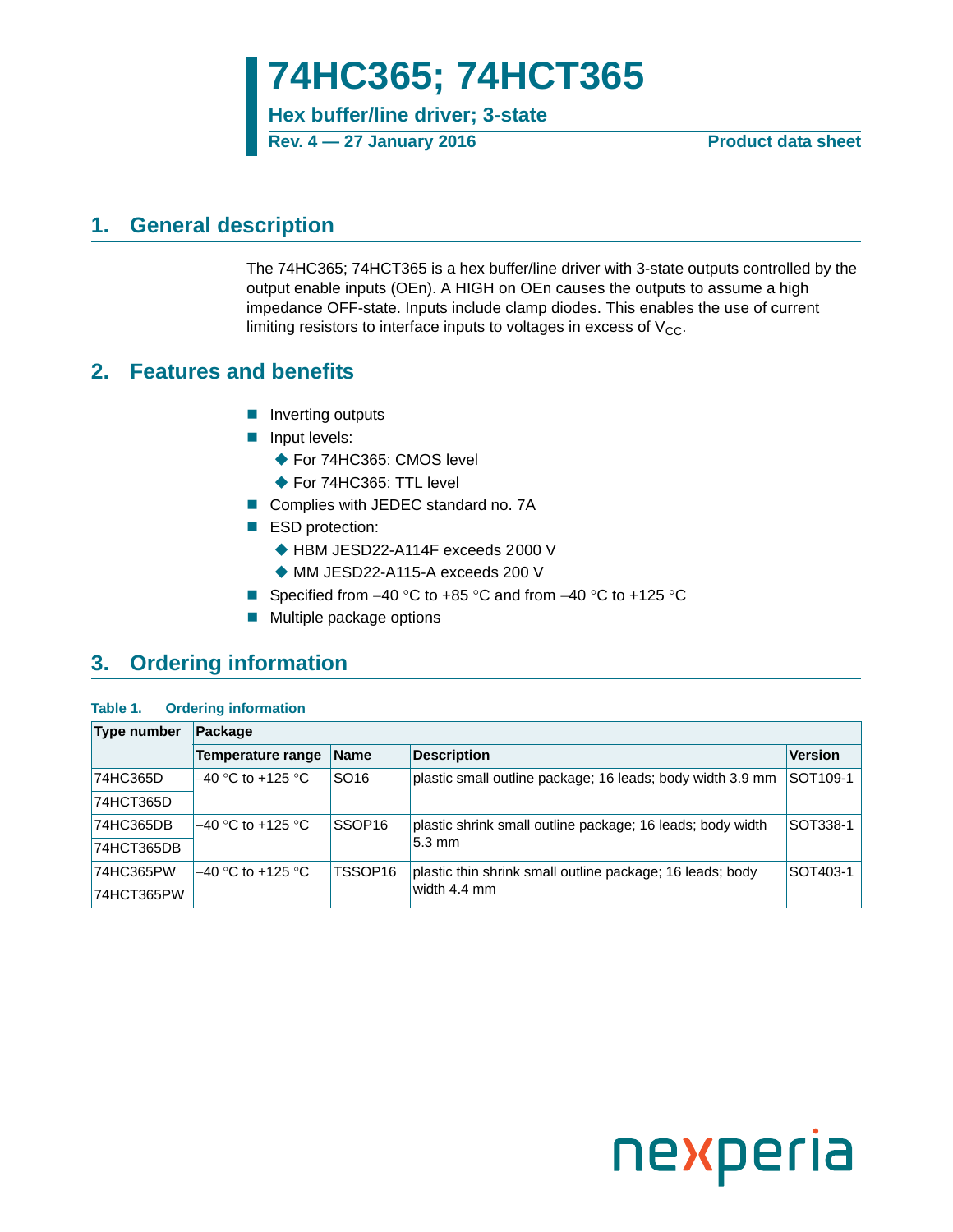## <span id="page-1-0"></span>**4. Functional diagram**



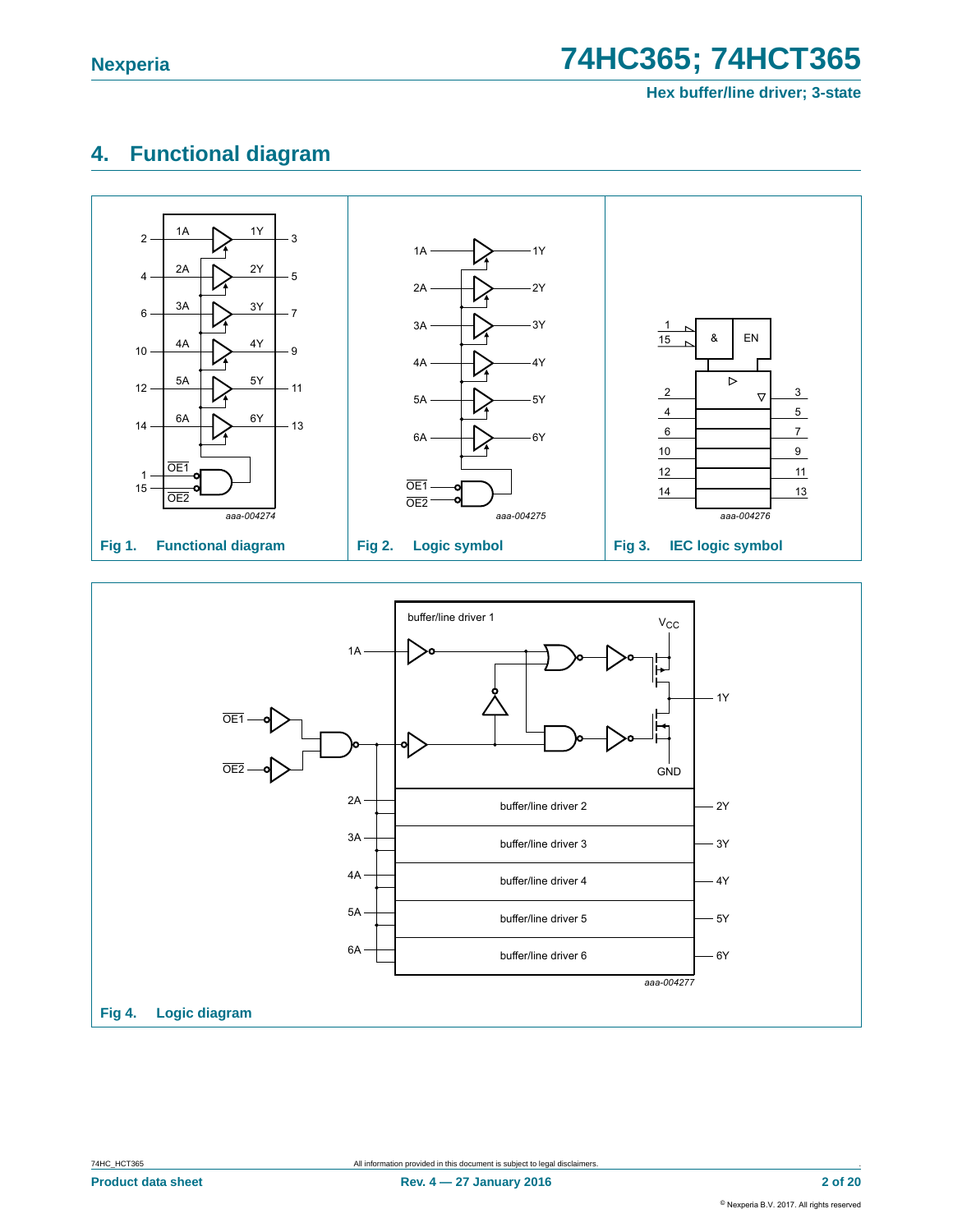## <span id="page-2-0"></span>**5. Pinning information**

### **5.1 Pinning**

<span id="page-2-1"></span>

### **5.2 Pin description**

#### <span id="page-2-2"></span>**Table 2. Pin description**

| Symbol          | Pin | <b>Description</b>                 |
|-----------------|-----|------------------------------------|
| OE <sub>1</sub> |     | output enable input 1 (active LOW) |
| 1A              | 2   | data input 1                       |
| 1Y              | 3   | data output 1                      |
| 2A              | 4   | data input 2                       |
| 2Y              | 5   | data output 2                      |
| 3A              | 6   | data input 3                       |
| 3Y              | 7   | data output 3                      |
| <b>GND</b>      | 8   | ground (0 V)                       |
| 4Y              | 9   | data output 4                      |
| 4A              | 10  | data input 4                       |
| 5Y              | 11  | data output 5                      |
| 5A              | 12  | data input 5                       |
| 6Y              | 13  | data output 6                      |
| 6A              | 14  | data input 6                       |
| OE2             | 15  | output enable input 2 (active LOW) |
| $V_{CC}$        | 16  | supply voltage                     |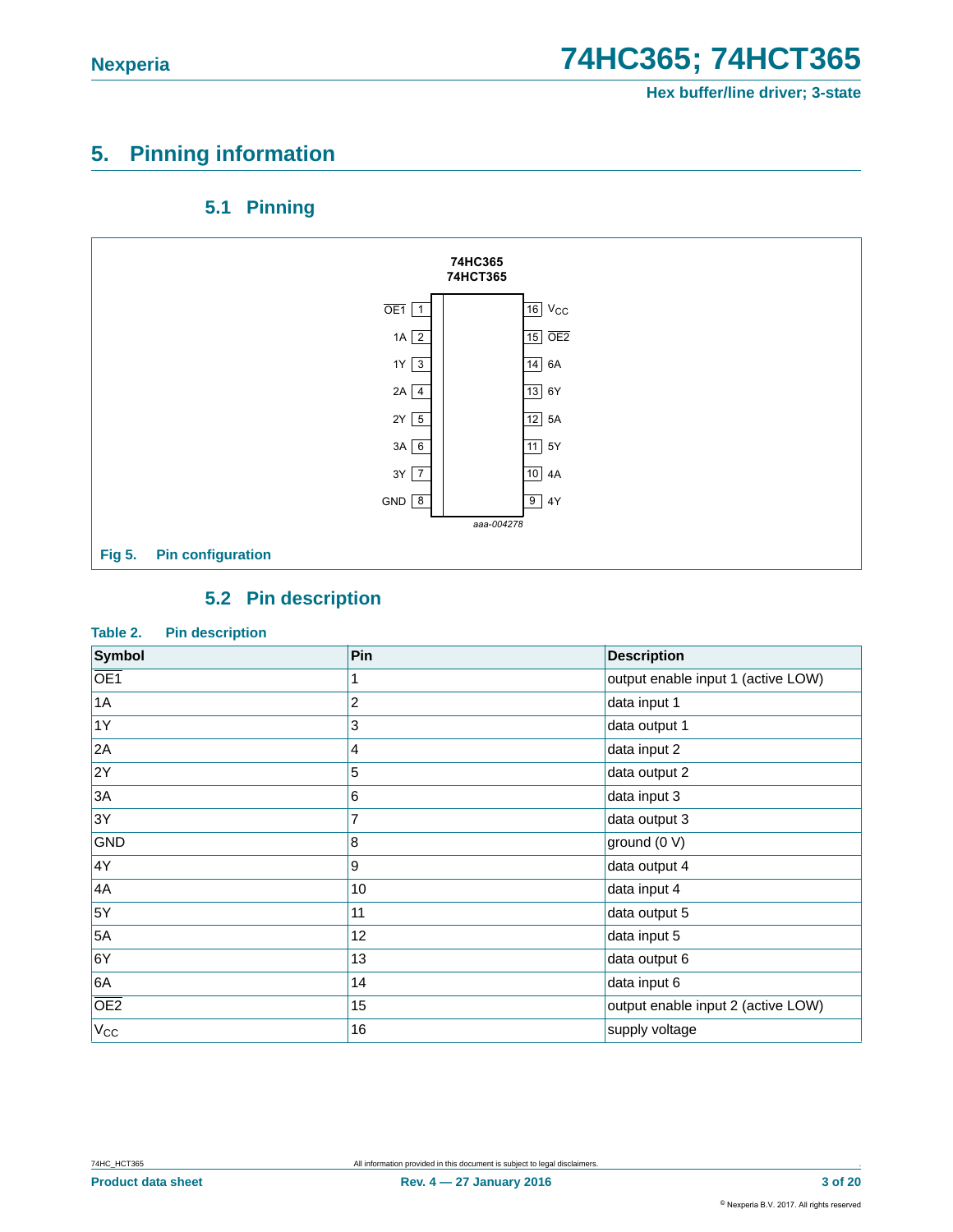## <span id="page-3-4"></span>**6. Functional description**

**Table 3. Function table[\[1\]](#page-3-0)**

| Control          |                  | Input | Output |
|------------------|------------------|-------|--------|
| $\overline{OE1}$ | $\overline{OE2}$ | ∣nA   | ∣nY    |
|                  |                  |       |        |
|                  |                  | н     | н      |
| $\lambda$        | H                | ∧     |        |
| H                | $\lambda$        | ↗     |        |

<span id="page-3-0"></span> $[1]$  H = HIGH voltage level;

L = LOW voltage level;

 $X =$  don't care;

Z = high-impedance OFF-state.

## <span id="page-3-5"></span>**7. Limiting values**

#### **Table 4. Limiting values**

*In accordance with the Absolute Maximum Rating System (IEC 60134). Voltages are referenced to GND (ground = 0 V).*

| Symbol           | Parameter               | <b>Conditions</b>                                            | Min                      | <b>Max</b> | Unit |
|------------------|-------------------------|--------------------------------------------------------------|--------------------------|------------|------|
| $V_{\rm CC}$     | supply voltage          |                                                              | $-0.5$                   | $+7$       | V    |
| lικ              | input clamping current  | $[1]$<br>$V_1 < -0.5$ V or $V_1 > V_{CC} + 0.5$ V            | ٠                        | ±20        | lmA  |
| $I_{OK}$         | output clamping current | $[1]$<br>$V_O < -0.5$ V or $V_O > V_{CC} + 0.5$ V            | $\overline{\phantom{0}}$ | ±20        | lmA  |
| $I_{\rm O}$      | output current          | $V_{\text{O}} = -0.5 \text{ V}$ to (V <sub>CC</sub> + 0.5 V) | $\overline{\phantom{0}}$ | ±35        | lmA  |
| $I_{\rm CC}$     | supply current          |                                                              | $\blacksquare$           | 70         | lmA  |
| <b>I</b> GND     | ground current          |                                                              | $-70$                    | -          | lmA  |
| $T_{\text{stg}}$ | storage temperature     |                                                              | $-65$                    | $+150$     | ∣°C  |
| $P_{\text{tot}}$ | total power dissipation | $[2]$<br>SO <sub>16</sub> package                            | ۰                        | 500        | mW   |
|                  |                         | $[3]$<br>SSOP16 package                                      | ٠                        | 500        | mW   |
|                  |                         | $[3]$<br>TSSOP16 package                                     | ۰                        | 500        | mW   |

<span id="page-3-3"></span>[1] The input and output voltage ratings may be exceeded if the input and output current ratings are observed.

<span id="page-3-2"></span>[2] For SO16 packages:  $P_{tot}$  derates linearly with 8 mW/K above 70 °C.

<span id="page-3-1"></span>[3] For SSOP16 and TSSOP16 packages:  $P_{tot}$  derates linearly with 5.5 mW/K above 60 °C.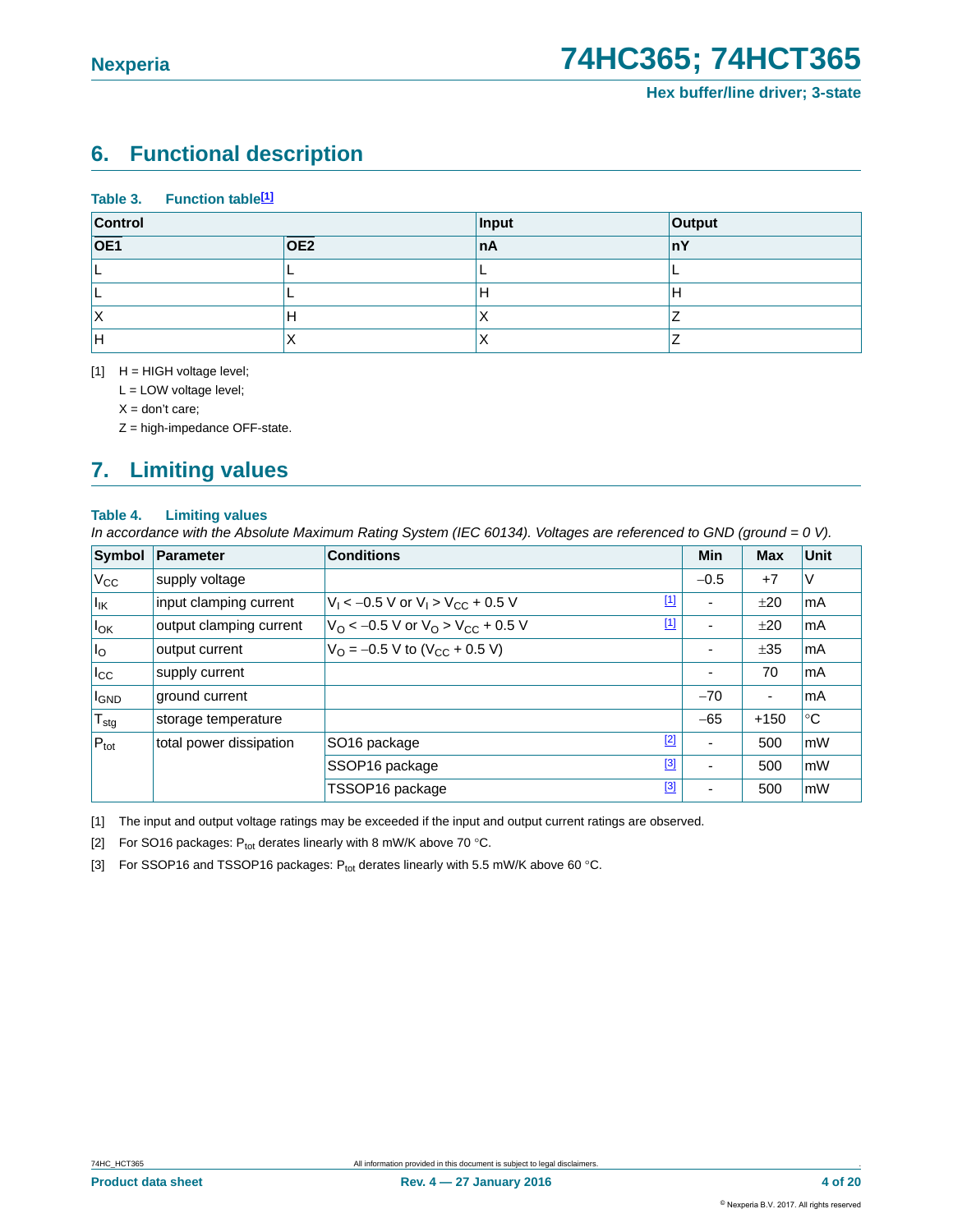## <span id="page-4-0"></span>**8. Recommended operating conditions**

#### **Table 5. Recommended operating conditions**

 *Voltages are referenced to GND (ground = 0 V)*

| Symbol              | Parameter                           | <b>Conditions</b>    | 74HC365<br>74HCT365      |                          | <b>Unit</b>  |                          |            |                          |             |
|---------------------|-------------------------------------|----------------------|--------------------------|--------------------------|--------------|--------------------------|------------|--------------------------|-------------|
|                     |                                     |                      | <b>Min</b>               | <b>Typ</b>               | <b>Max</b>   | Min                      | <b>Typ</b> | <b>Max</b>               |             |
| $V_{CC}$            | supply voltage                      |                      | 2.0                      | 5.0                      | 6.0          | 4.5                      | 5.0        | 5.5                      | ٧           |
| $V_{1}$             | input voltage                       |                      | 0                        | $\overline{\phantom{a}}$ | $V_{\rm CC}$ | 0                        | ٠          | $V_{\rm CC}$             | V           |
| $V_{\rm O}$         | output voltage                      |                      | 0                        | $\overline{\phantom{a}}$ | $V_{\rm CC}$ | 0                        | ٠          | $V_{\rm CC}$             | ٧           |
| $T_{amb}$           | ambient temperature                 |                      | $-40$                    | $+25$                    | $+125$       | $-40$                    | $+25$      | $+125$                   | $^{\circ}C$ |
| $\Delta t/\Delta V$ | input transition rise and fall rate | $V_{\rm CC}$ = 2.0 V | ٠                        | $\overline{\phantom{a}}$ | 625          | $\overline{\phantom{a}}$ | ٠          | ٠                        | ns/V        |
|                     |                                     | $V_{\rm CC} = 4.5 V$ | $\overline{\phantom{a}}$ | 1.67                     | 139          | $\overline{\phantom{a}}$ | 1.67       | 139                      | ns/V        |
|                     |                                     | $V_{\rm CC} = 6.0 V$ | ٠                        | $\overline{\phantom{a}}$ | 83           | $\overline{\phantom{0}}$ | ٠          | $\overline{\phantom{a}}$ | ns/V        |

## <span id="page-4-1"></span>**9. Static characteristics**

#### **Table 6. Static characteristics 74HC365**

|                   | Symbol   Parameter                                                  | <b>Conditions</b>                                                      | Min                      | <b>Typ</b> | <b>Max</b>                   | <b>Unit</b> |
|-------------------|---------------------------------------------------------------------|------------------------------------------------------------------------|--------------------------|------------|------------------------------|-------------|
| $T_{amb}$ = 25 °C |                                                                     |                                                                        |                          |            |                              |             |
| V <sub>IH</sub>   | HIGH-level input voltage                                            | $V_{\rm CC}$ = 2.0 V                                                   | 1.5                      | 1.2        | $\overline{\phantom{a}}$     | $\vee$      |
|                   |                                                                     | $V_{CC}$ = 4.5 V                                                       | 3.15                     | 2.4        | $\overline{a}$               | V           |
|                   |                                                                     | $V_{CC} = 6.0 V$                                                       | 4.2                      | 3.2        | ä,                           | $\vee$      |
| $V_{IL}$          | LOW-level input voltage                                             | $V_{CC}$ = 2.0 V                                                       | ٠                        | 0.8        | 0.5                          | V           |
|                   |                                                                     | $V_{CC} = 4.5 V$                                                       | $\overline{\phantom{m}}$ | 2.1        | 1.35                         | V           |
|                   |                                                                     | $V_{CC} = 6.0 V$                                                       | ä,                       | 2.8        | 1.8                          | V           |
| V <sub>OH</sub>   | HIGH-level output voltage $ V_1 = V_{\text{IH}}$ or $V_{\text{IL}}$ |                                                                        | ä,                       |            | $\qquad \qquad \blacksquare$ |             |
|                   |                                                                     | $I_{\Omega}$ = -20 $\mu$ A; V <sub>CC</sub> = 2.0 V                    | 1.9                      | 2.0        | $\overline{\phantom{a}}$     | V           |
|                   |                                                                     | $I_{\Omega}$ = -20 $\mu$ A; V <sub>CC</sub> = 4.5 V                    | 4.4                      | 4.5        | ÷,                           | V           |
|                   |                                                                     | $I_{\Omega}$ = -20 $\mu$ A; V <sub>CC</sub> = 6.0 V                    | 5.9                      | 6.0        | $\overline{a}$               | V           |
|                   |                                                                     | $I_{\Omega}$ = -6.0 mA; $V_{\text{CC}}$ = 4.5 V                        | 3.98                     | 4.32       | ä,                           | $\vee$      |
|                   |                                                                     | $I_{\Omega}$ = -7.8 mA; $V_{\text{CC}}$ = 6.0 V                        | 5.48                     | 5.81       | ä,                           | $\vee$      |
| $V_{OL}$          | LOW-level output voltage                                            | $V_1 = V_{\text{IH}}$ or $V_{\text{IL}}$                               |                          |            |                              |             |
|                   |                                                                     | $I_{\Omega}$ = 20 µA; $V_{\text{CC}}$ = 2.0 V                          | $\overline{\phantom{a}}$ | $\Omega$   | 0.1                          | V           |
|                   |                                                                     | $I_{\Omega}$ = 20 µA; $V_{\text{CC}}$ = 4.5 V                          | ä,                       | $\Omega$   | 0.1                          | V           |
|                   |                                                                     | $I_{\Omega}$ = 20 µA; $V_{\text{CC}}$ = 6.0 V                          | $\overline{\phantom{a}}$ | $\Omega$   | 0.1                          | V           |
|                   |                                                                     | $IO$ = 6.0 mA; $VCC$ = 4.5 V                                           | ÷,                       | 0.15       | 0.26                         | V           |
|                   |                                                                     | $IO$ = 7.8 mA; $VCC$ = 6.0 V                                           | $\overline{\phantom{a}}$ | 0.16       | 0.26                         | V           |
| h,                | input leakage current                                               | $V_1 = V_{CC}$ or GND; $V_{CC} = 6.0$ V                                | $\blacksquare$           |            | ±0.1                         | μA          |
| $I_{OZ}$          | OFF-state output current                                            | $V_1 = V_{1H}$ or $V_{1L}$ ; $V_{O} = V_{CC}$ or GND; $V_{CC} = 6.0$ V | $\blacksquare$           |            | ±0.5                         | μA          |
| $I_{\rm CC}$      | supply current                                                      | $V_1 = V_{CC}$ or GND; $I_0 = 0$ A; $V_{CC} = 6.0$ V                   | $\overline{\phantom{a}}$ |            | 8.0                          | μA          |
| C <sub>1</sub>    | input capacitance                                                   |                                                                        | $\overline{\phantom{a}}$ | 3.5        | $\blacksquare$               | pF          |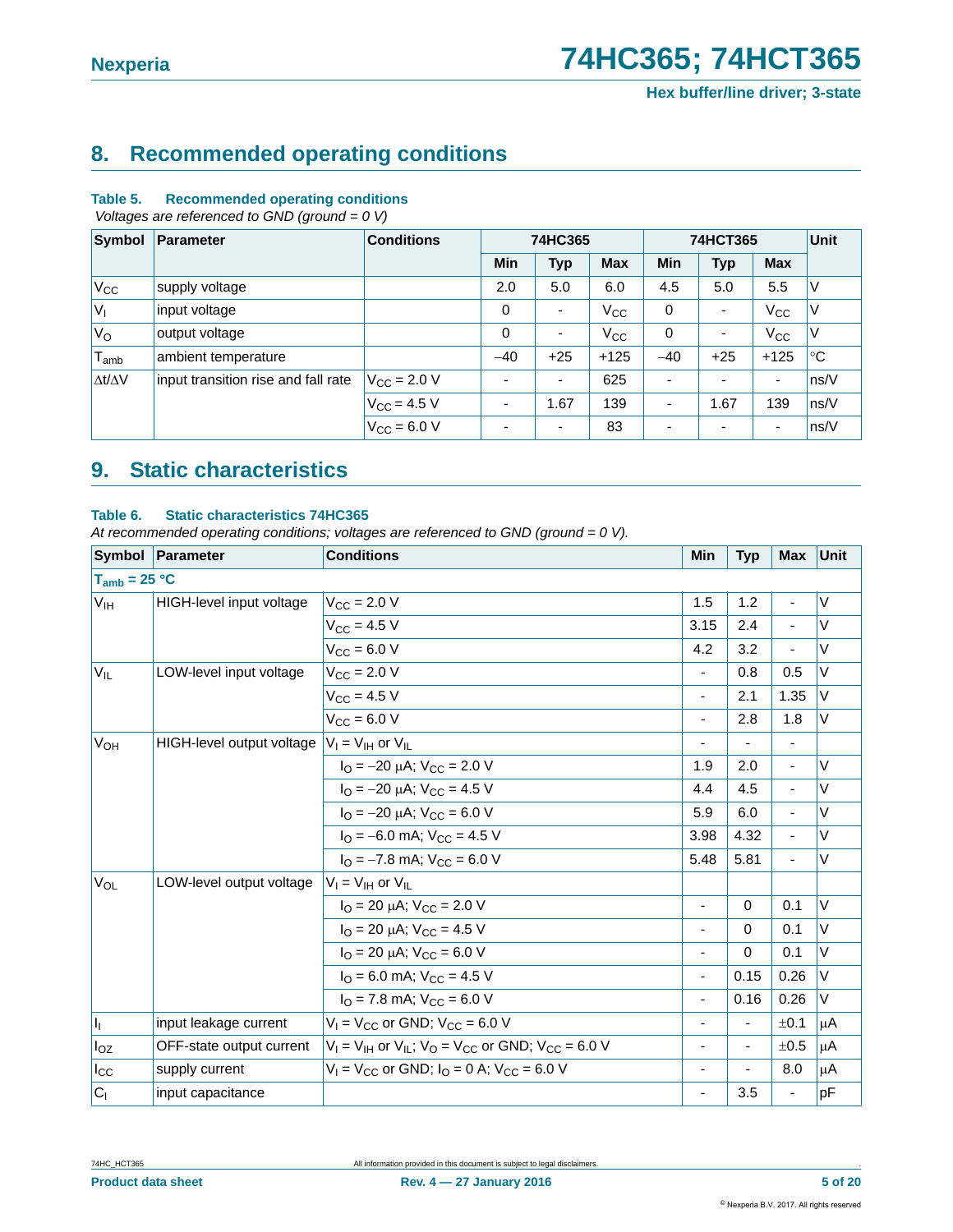**Hex buffer/line driver; 3-state**

#### **Table 6. Static characteristics 74HC365** *…continued*

|                 | Symbol   Parameter            | <b>Conditions</b>                                                      | Min                          | <b>Typ</b>               | Max                      | Unit        |
|-----------------|-------------------------------|------------------------------------------------------------------------|------------------------------|--------------------------|--------------------------|-------------|
|                 | $T_{amb} = -40 °C$ to +85 °C  |                                                                        |                              |                          |                          |             |
| $V_{\text{IH}}$ | HIGH-level input voltage      | $V_{CC}$ = 2.0 V                                                       | 1.5                          | ۰                        | $\overline{\phantom{0}}$ | V           |
|                 |                               | $V_{CC} = 4.5 V$                                                       | 3.15                         |                          | $\overline{a}$           | $\vee$      |
|                 |                               | $V_{CC} = 6.0 V$                                                       | 4.2                          | ٠                        | $\blacksquare$           | V           |
| $V_{IL}$        | LOW-level input voltage       | $V_{CC}$ = 2.0 V                                                       | ä,                           |                          | 0.5                      | V           |
|                 |                               | $V_{CC} = 4.5 V$                                                       | $\qquad \qquad \blacksquare$ | $\overline{\phantom{a}}$ | 1.35                     | V           |
|                 |                               | $V_{CC}$ = 6.0 V                                                       |                              | $\overline{\phantom{0}}$ | 1.8                      | V           |
| $V_{OH}$        | HIGH-level output voltage     | $V_1 = V_{1H}$ or $V_{1L}$                                             |                              |                          |                          |             |
|                 |                               | $I_{\text{O}} = -20 \mu\text{A}$ ; $V_{\text{CC}} = 2.0 \text{ V}$     | 1.9                          | ÷.                       | ÷,                       | $\vee$      |
|                 |                               | $I_{\text{O}} = -20 \mu\text{A}$ ; $V_{\text{CC}} = 4.5 \text{ V}$     | 4.4                          | ٠                        | $\blacksquare$           | V           |
|                 |                               | $I_{\text{O}} = -20 \mu\text{A}$ ; $V_{\text{CC}} = 6.0 \text{ V}$     | 5.9                          | $\blacksquare$           | ä,                       | V           |
|                 |                               | $I_{\Omega}$ = -6.0 mA; $V_{\text{CC}}$ = 4.5 V                        | 3.84                         | ٠                        | $\blacksquare$           | V           |
|                 |                               | $I_{\text{O}} = -7.8$ mA; $V_{\text{CC}} = 6.0$ V                      | 5.34                         |                          |                          | V           |
| $V_{OL}$        | LOW-level output voltage      | $V_I = V_{IH}$ or $V_{IL}$                                             |                              |                          |                          |             |
|                 |                               | $I_{\text{O}}$ = 20 µA; $V_{\text{CC}}$ = 2.0 V                        | ä,                           | $\frac{1}{2}$            | 0.1                      | $\vee$      |
|                 |                               | $I_{\text{O}}$ = 20 µA; $V_{\text{CC}}$ = 4.5 V                        | $\blacksquare$               | -                        | 0.1                      | V           |
|                 |                               | $I_{\text{O}}$ = 20 µA; $V_{\text{CC}}$ = 6.0 V                        | ÷,                           |                          | 0.1                      | V           |
|                 |                               | $IO$ = 6.0 mA; $VCC$ = 4.5 V                                           | $\qquad \qquad \blacksquare$ | $\overline{\phantom{a}}$ | 0.33                     | V           |
|                 |                               | $IO$ = 7.8 mA; $VCC$ = 6.0 V                                           |                              |                          | 0.33                     | V           |
| h,              | input leakage current         | $V_1 = V_{CC}$ or GND; $V_{CC} = 6.0$ V;                               | $\overline{\phantom{0}}$     | $\frac{1}{2}$            | ±1.0                     | $\mu$ A     |
| $I_{OZ}$        | OFF-state output current      | $V_1 = V_{1H}$ or $V_{1L}$ ; $V_{O} = V_{CC}$ or GND; $V_{CC} = 6.0$ V | ÷,                           |                          | $\pm 5.0$                | $\mu$ A     |
| $I_{\rm CC}$    | supply current                | $V_1 = V_{CC}$ or GND; $I_0 = 0$ A; $V_{CC} = 6.0$ V                   | $\overline{\phantom{m}}$     | $\blacksquare$           | 80                       | $\mu$ A     |
|                 | $T_{amb} = -40 °C$ to +125 °C |                                                                        |                              |                          |                          |             |
| V <sub>IH</sub> | HIGH-level input voltage      | $V_{\text{CC}} = 2.0 V$                                                | 1.5                          | ٠                        | $\overline{\phantom{a}}$ | V           |
|                 |                               | $V_{CC} = 4.5 V$                                                       | 3.15                         |                          |                          | $\vee$      |
|                 |                               | $V_{CC} = 6.0 V$                                                       | 4.2                          | $\overline{\phantom{a}}$ | ÷                        | V           |
| $V_{IL}$        | LOW-level input voltage       | $V_{CC} = 2.0 V$                                                       | ä,                           | $\blacksquare$           | 0.5                      | $\vee$      |
|                 |                               | $V_{CC} = 4.5 V$                                                       | $\blacksquare$               | $\overline{\phantom{0}}$ | 1.35                     | V           |
|                 |                               | $V_{CC} = 6.0 V$                                                       | ÷,                           | $\blacksquare$           | 1.8                      | V           |
| V <sub>OH</sub> | HIGH-level output voltage     | $V_I = V_{IH}$ or $V_{IL}$                                             |                              |                          |                          |             |
|                 |                               | $I_{\text{O}} = -20 \mu\text{A}$ ; $V_{\text{CC}} = 2.0 \text{ V}$     | 1.9                          |                          | $\overline{\phantom{0}}$ | V           |
|                 |                               | $I_{\text{O}} = -20 \mu\text{A}$ ; $V_{\text{CC}} = 4.5 \text{ V}$     | 4.4                          | ۰                        | $\overline{\phantom{a}}$ | V           |
|                 |                               | $I_{\text{O}} = -20 \mu\text{A}$ ; $V_{\text{CC}} = 6.0 \text{ V}$     | 5.9                          | $\overline{\phantom{0}}$ | $\overline{a}$           | $\mathsf V$ |
|                 |                               | $I_{\text{O}} = -6.0$ mA; $V_{\text{CC}} = 4.5$ V                      | 3.7                          | ۰                        | $\blacksquare$           | V           |
|                 |                               | $IO = -7.8$ mA; $VCC = 6.0$ V                                          | 5.2                          | ۰                        |                          | $\sf V$     |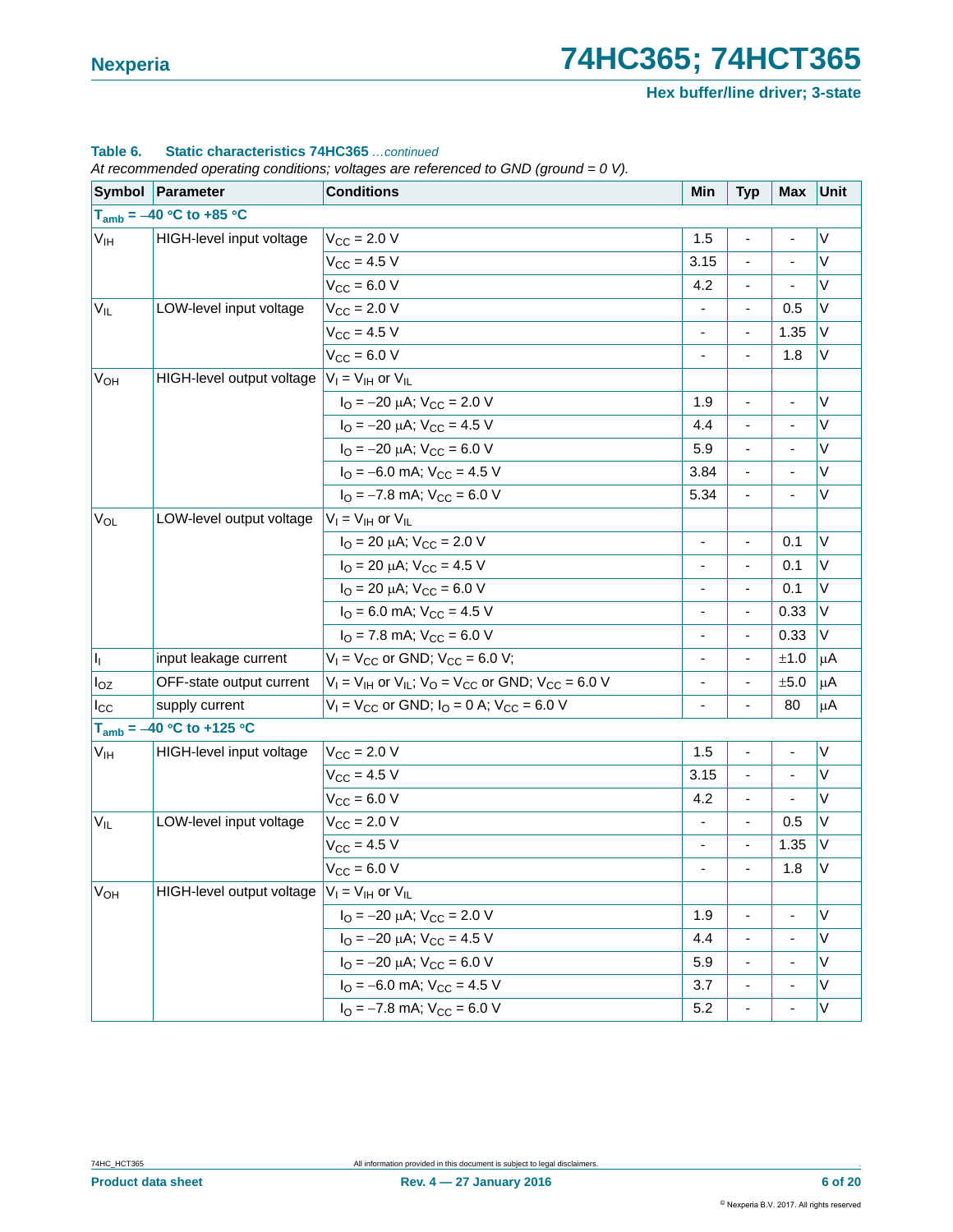**Hex buffer/line driver; 3-state**

#### **Table 6. Static characteristics 74HC365** *…continued*

*At recommended operating conditions; voltages are referenced to GND (ground = 0 V).*

| Symbol       | Parameter                | <b>Conditions</b>                                                      | <b>Min</b>     | <b>Typ</b>               | <b>Max</b>         | Unit |
|--------------|--------------------------|------------------------------------------------------------------------|----------------|--------------------------|--------------------|------|
| $V_{OL}$     | LOW-level output voltage | $V_1 = V_{1H}$ or $V_{1I}$                                             |                |                          |                    |      |
|              |                          | $I_{\Omega}$ = 20 µA; $V_{\text{CC}}$ = 2.0 V                          | ٠              | $\overline{\phantom{0}}$ | 0.1                | V    |
|              |                          | $I_{\Omega}$ = 20 µA; $V_{\text{CC}}$ = 4.5 V                          | ٠              | ۰.                       | 0.1                | ٧    |
|              |                          | $I_{\text{O}}$ = 20 µA; $V_{\text{CC}}$ = 6.0 V                        | $\blacksquare$ |                          | 0.1                | ٧    |
|              |                          | $I_{\Omega}$ = 6.0 mA; $V_{\text{CC}}$ = 4.5 V                         | ٠              | $\blacksquare$           | 0.4                | ٧    |
|              |                          | $IO$ = 7.8 mA; $VCC$ = 6.0 V                                           | ٠              | $\overline{\phantom{0}}$ | 0.4                | V    |
| $\vert I_1$  | input leakage current    | $V_1 = V_{CC}$ or GND; $V_{CC} = 6.0$ V                                | -              | $\overline{\phantom{0}}$ | ±1.0               | μA   |
| $I_{OZ}$     | OFF-state output current | $V_1 = V_{1H}$ or $V_{1L}$ ; $V_{O} = V_{CC}$ or GND; $V_{CC} = 6.0$ V | ٠              | $\blacksquare$           | $\pm 10.0$ $\mu$ A |      |
| $I_{\rm CC}$ | supply current           | $V_1 = V_{CC}$ or GND; $I_Q = 0$ A; $V_{CC} = 6.0$ V                   | -              |                          | 160                | μA   |

#### **Table 7. Static characteristics 74HCT365**

|                         | Symbol Parameter             | <b>Conditions</b>                                                      | Min                      | <b>Typ</b>               | <b>Max</b>               | Unit    |
|-------------------------|------------------------------|------------------------------------------------------------------------|--------------------------|--------------------------|--------------------------|---------|
| $T_{amb}$ = 25 °C       |                              |                                                                        |                          |                          |                          |         |
| V <sub>IH</sub>         | HIGH-level input voltage     | $V_{CC}$ = 4.5 V to 5.5 V                                              | 2.0                      | 1.6                      | ä,                       | V       |
| $V_{IL}$                | LOW-level input voltage      | $V_{CC}$ = 4.5 V to 5.5 V                                              |                          | 1.2                      | 0.8                      | $\vee$  |
| V <sub>OH</sub>         | <b>HIGH-level output</b>     | $V_1 = V_{1H}$ or $V_{1L}$ ; $V_{CC} = 4.5$ V                          |                          |                          |                          |         |
|                         | voltage                      | $I_{\rm O} = -20 \mu A$                                                | 4.4                      | 4.5                      |                          | $\vee$  |
|                         |                              | $I_{\Omega} = -6.0$ mA                                                 | 3.98                     | 4.32                     | L.                       | $\vee$  |
| <b>V<sub>OL</sub></b>   | LOW-level output             | $V_1 = V_{1H}$ or $V_{1L}$ ; $V_{CC} = 4.5$ V                          |                          |                          |                          |         |
|                         | voltage                      | $I_{\Omega} = 20 \mu A$                                                | ä,                       | $\Omega$                 | 0.1                      | $\vee$  |
|                         |                              | $I_{\rm O}$ = 6.0 mA                                                   | ä,                       | 0.16                     | 0.26                     | V       |
| $\mathsf{I}_\mathrm{I}$ | input leakage current        | $V_1 = V_{CC}$ or GND; $V_{CC} = 5.5$ V                                | $\overline{\phantom{0}}$ |                          | ±0.1                     | μA      |
| $I_{OZ}$                | OFF-state output current     | $V_I = V_{IH}$ or $V_{IL}$ ; $V_O = V_{CC}$ or GND; $V_{CC} = 5.5$ V   | ٠                        |                          | ±0.5                     | $\mu$ A |
| $I_{\rm CC}$            | supply current               | $V_1 = V_{CC}$ or GND; $I_0 = 0$ A; $V_{CC} = 5.5$ V                   |                          |                          | 8.0                      | $\mu$ A |
| $\Delta$ <sub>cc</sub>  | additional supply current    | $V_1 = V_{CC} - 2.1$ V; other inputs at $V_{CC}$ or GND; $I_0 = 0$ A   |                          |                          |                          |         |
|                         |                              | pins nA                                                                | ä,                       | 100                      | 360                      | μA      |
|                         |                              | pin OE1                                                                | ä,                       | 100                      | 360                      | μA      |
|                         |                              | pin OE2                                                                |                          | 90                       | 324                      | μA      |
| C <sub>1</sub>          | input capacitance            |                                                                        |                          | 3.5                      |                          | pF      |
|                         | $T_{amb} = -40 °C$ to +85 °C |                                                                        |                          |                          |                          |         |
| V <sub>IH</sub>         | HIGH-level input voltage     | $V_{CC}$ = 4.5 V to 5.5 V                                              | 2.0                      |                          |                          | V       |
| $V_{IL}$                | LOW-level input voltage      | $V_{\text{CC}} = 4.5 \text{ V}$ to 5.5 V                               | ÷,                       | $\overline{\phantom{m}}$ | 0.8                      | V       |
| <b>V<sub>OH</sub></b>   | HIGH-level output            | $V_1 = V_{1H}$ or $V_{1I}$ ; $V_{CC} = 4.5$ V                          |                          |                          |                          |         |
|                         | voltage                      | $I_{\rm O} = -20 \mu A$                                                | 4.4                      | ÷,                       | $\overline{\phantom{a}}$ | V       |
|                         |                              | $I_{\text{O}} = -6.0 \text{ mA}$                                       | 3.84                     |                          |                          | $\vee$  |
| <b>V<sub>OL</sub></b>   | LOW-level output             | $V_1 = V_{1H}$ or $V_{1L}$ ; $V_{CC} = 4.5$ V                          |                          |                          |                          |         |
|                         | voltage                      | $I_{\rm O} = 20 \mu A$                                                 | ÷,                       |                          | 0.1                      | $\vee$  |
|                         |                              | $I_{\text{O}} = 6.0 \text{ mA}$                                        | ä,                       |                          | 0.33                     | V       |
| Ij.                     | input leakage current        | $V_1 = V_{CC}$ or GND; $V_{CC} = 5.5$ V                                | $\overline{\phantom{0}}$ |                          | ±1.0                     | μA      |
| $I_{OZ}$                | OFF-state output current     | $V_1 = V_{1H}$ or $V_{1L}$ ; $V_{O} = V_{CC}$ or GND; $V_{CC} = 5.5$ V |                          |                          | $\pm 5.0$                | $\mu$ A |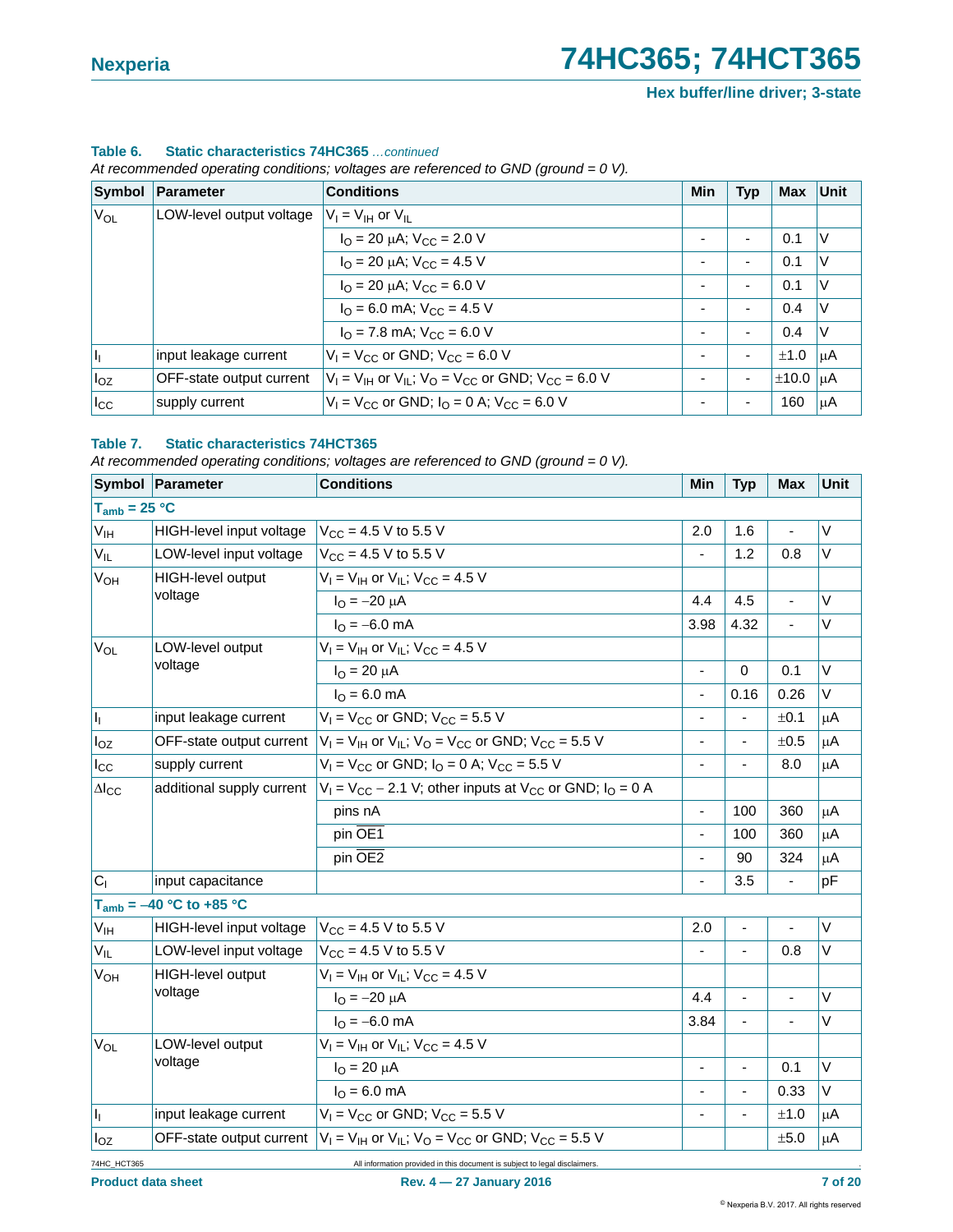**Hex buffer/line driver; 3-state**

#### **Table 7. Static characteristics 74HCT365** *…continued*

|                   | Symbol   Parameter            | <b>Conditions</b>                                                                                | <b>Min</b>                   | <b>Typ</b>     | <b>Max</b> | Unit   |
|-------------------|-------------------------------|--------------------------------------------------------------------------------------------------|------------------------------|----------------|------------|--------|
| $I_{\rm CC}$      | supply current                | $V_1 = V_{CC}$ or GND; $I_0 = 0$ A; $V_{CC} = 5.5$ V                                             |                              |                | 80         | μA     |
| $\Delta I_{CC}$   | additional supply current     | $V_1 = V_{CC} - 2.1$ V; other inputs at $V_{CC}$ or GND; $I_0 = 0$ A                             |                              |                |            |        |
|                   |                               | pins nA                                                                                          | ٠                            | $\blacksquare$ | 450        | μA     |
|                   |                               | pin OE1                                                                                          |                              |                | 450        | μA     |
|                   |                               | pin OE <sub>2</sub>                                                                              |                              |                | 405        | μA     |
|                   | $T_{amb} = -40 °C$ to +125 °C |                                                                                                  |                              |                |            |        |
| V <sub>IH</sub>   | HIGH-level input voltage      | $V_{CC}$ = 4.5 V to 5.5 V                                                                        | 2.0                          | ä,             |            | $\vee$ |
| $V_{IL}$          | LOW-level input voltage       | $V_{\text{CC}} = 4.5 \text{ V}$ to 5.5 V                                                         |                              |                | 0.8        | V      |
| $V_{OH}$          | HIGH-level output<br>voltage  | $V_1 = V_{1H}$ or $V_{1L}$ ; $V_{CC} = 4.5$ V                                                    |                              |                |            |        |
|                   |                               | $I_{\Omega} = -20 \mu A$                                                                         | 4.4                          |                |            | $\vee$ |
|                   |                               | $I_{\Omega} = -6.0$ mA                                                                           | 3.7                          | ٠              | ä,         | V      |
| $V_{OL}$          | LOW-level output              | $V_1 = V_{1H}$ or $V_{1L}$ ; $V_{CC} = 4.5$ V                                                    |                              |                |            |        |
|                   | voltage                       | $I_{\Omega} = 20 \mu A$                                                                          | $\qquad \qquad \blacksquare$ | ٠              | 0.1        | $\vee$ |
|                   |                               | $I_{\text{O}} = 6.0 \text{ mA}$                                                                  |                              |                | 0.4        | V      |
| $\vert I_1 \vert$ | input leakage current         | $V_1 = V_{CC}$ or GND; $V_{CC} = 5.5$ V                                                          |                              |                | ±1.0       | μA     |
| $I_{OZ}$          |                               | OFF-state output current $ V_1 = V_{1H}$ or $V_{1I}$ ; $V_{0} = V_{CC}$ or GND; $V_{CC} = 5.5$ V |                              | ٠              | ±10.0      | μA     |
| $I_{\rm CC}$      | supply current                | $V_1 = V_{CC}$ or GND; $I_0 = 0$ A; $V_{CC} = 5.5$ V                                             | $\overline{\phantom{a}}$     |                | 160        | μA     |
| $\Delta I_{CC}$   | additional supply current     | $V_1 = V_{CC} - 2.1$ V; other inputs at $V_{CC}$ or GND; $I_0 = 0$ A                             |                              |                |            |        |
|                   |                               | pins nA                                                                                          | ٠                            |                | 490        | μA     |
|                   |                               | pin OE1                                                                                          | ٠                            | $\blacksquare$ | 490        | μA     |
|                   |                               | pin OE <sub>2</sub>                                                                              | ٠                            | ٠              | 441        | μA     |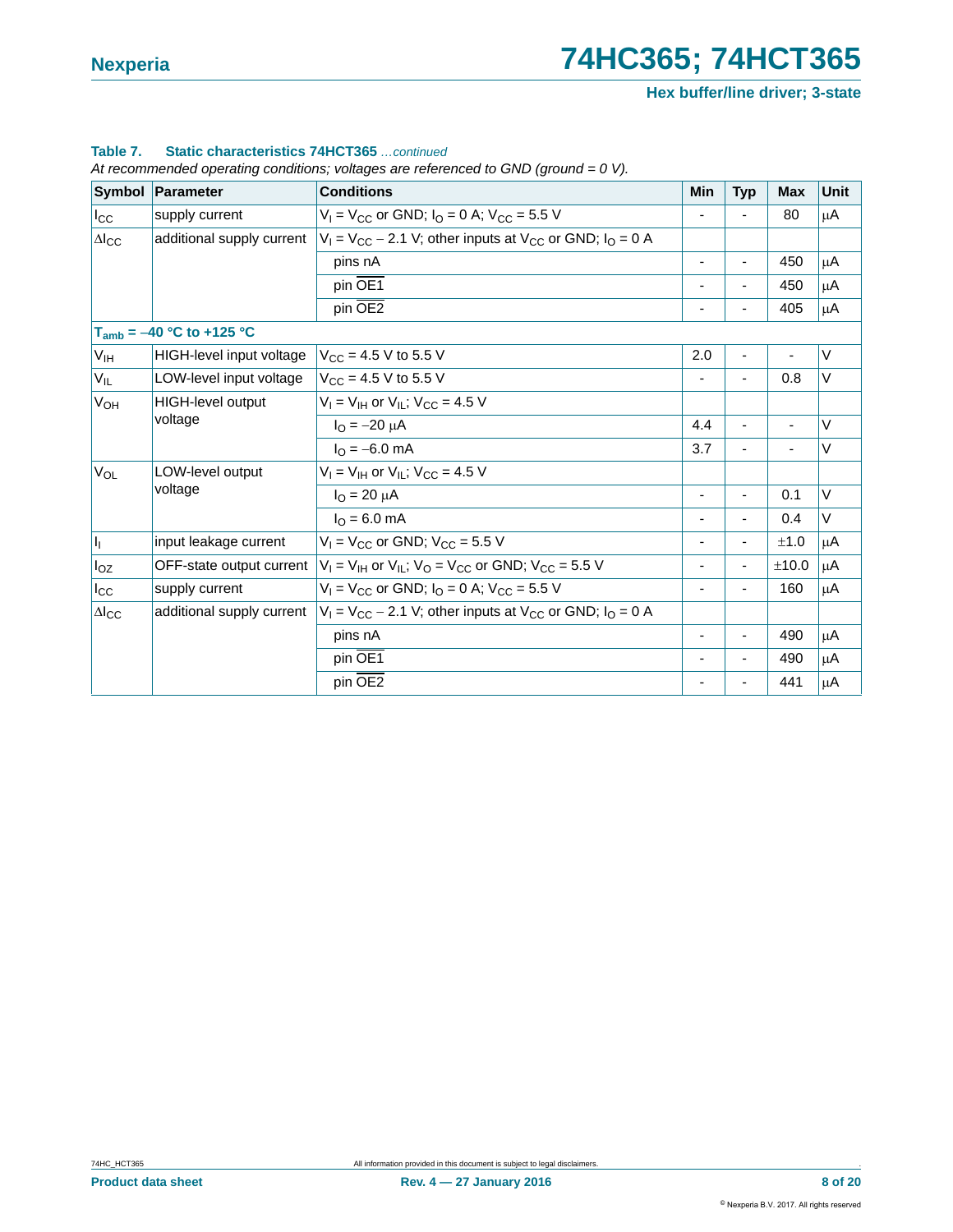## <span id="page-8-0"></span>**10. Dynamic characteristics**

#### **Table 8. Dynamic characteristics 74HC365**

*Voltages are referenced to GND (ground = 0 V); C<sub>L</sub> = 50 pF unless otherwise specified; see test circuit [Figure 8](#page-12-0).* 

|                     | Symbol Parameter                 | <b>Conditions</b>                            | Min                          | <b>Typ</b> | <b>Max</b>               | Unit |
|---------------------|----------------------------------|----------------------------------------------|------------------------------|------------|--------------------------|------|
| $T_{amb} = 25 °C$   |                                  |                                              |                              |            |                          |      |
| $ t_{\textrm{pd}} $ | propagation delay                | $[1]$<br>nA to nY; see Figure 6              |                              |            |                          |      |
|                     |                                  | $V_{CC} = 2.0 V$                             | ÷,                           | 30         | 95                       | ns   |
|                     |                                  | $V_{\text{CC}} = 4.5 V$                      |                              | 11         | 19                       | ns   |
|                     |                                  | $V_{CC}$ = 5 V; C <sub>L</sub> = 15 pF       |                              | 9          |                          | ns   |
|                     |                                  | $V_{CC} = 6.0 V$                             | ÷,                           | 9          | 16                       | ns   |
| $t_{en}$            | enable time                      | $[2]$<br>OEn to nY; see Figure 7             |                              |            |                          |      |
|                     |                                  | $V_{CC} = 2.0 V$                             | $\blacksquare$               | 47         | 150                      | ns   |
|                     |                                  | $V_{CC}$ = 4.5 V                             | ÷,                           | 17         | 30                       | ns   |
|                     |                                  | $V_{CC} = 6.0 V$                             | ÷,                           | 14         | 26                       | ns   |
| $t_{dis}$           | disable time                     | $[3]$<br>OEn to nY; see Figure 7             |                              |            |                          |      |
|                     |                                  | $V_{CC} = 2.0 V$                             | ٠                            | 61         | 150                      | ns   |
|                     |                                  | $V_{CC}$ = 4.5 V                             |                              | 22         | 30                       | ns   |
|                     |                                  | $V_{CC}$ = 6.0 V                             | ä,                           | 18         | 26                       | ns   |
| $ t_t $             | transition time                  | $[4]$<br>see Figure 6                        |                              |            |                          |      |
|                     |                                  | $V_{CC} = 2.0 V$                             | ÷                            | 14         | 60                       | ns   |
|                     |                                  | $V_{CC}$ = 4.5 V                             |                              | 5          | 12                       | ns   |
|                     |                                  | $V_{CC} = 6.0 V$                             | ä,                           | 4          | 10                       | ns   |
| $C_{PD}$            | power dissipation<br>capacitance | $[5]$<br>per buffer; $V_1$ = GND to $V_{CC}$ | ÷,                           | 40         | $\overline{\phantom{a}}$ | pF   |
|                     | $T_{amb} = -40 °C$ to +85 °C     |                                              |                              |            |                          |      |
| $t_{\rm pd}$        | propagation delay                | $[1]$<br>nA to nY; see Figure 6              |                              |            |                          |      |
|                     |                                  | $V_{\text{CC}} = 2.0 V$                      | ä,                           | ä,         | 120                      | ns   |
|                     |                                  | $V_{CC}$ = 4.5 V                             | ä,                           | ÷,         | 24                       | ns   |
|                     |                                  | $V_{CC} = 6.0 V$                             | ä,                           |            | 20                       | ns   |
| $t_{en}$            | enable time                      | $[2]$<br>OEn to nY; see Figure 7             |                              |            |                          |      |
|                     |                                  | $V_{\text{CC}} = 2.0 V$                      | $\qquad \qquad \blacksquare$ | ٠          | 190                      | ns   |
|                     |                                  | $V_{CC} = 4.5 V$                             | $\overline{\phantom{a}}$     | ۳          | 38                       | ns   |
|                     |                                  | $V_{CC} = 6.0 V$                             | $\overline{\phantom{a}}$     |            | 33                       | ns   |
| $t_{dis}$           | disable time                     | $[3]$<br>OEn to nY; see Figure 7             |                              |            |                          |      |
|                     |                                  | $V_{\text{CC}}$ = 2.0 V                      |                              |            | 190                      | ns   |
|                     |                                  | $V_{CC}$ = 4.5 V                             | $\frac{1}{2}$                |            | 38                       | ns   |
|                     |                                  | $V_{CC} = 6.0 V$                             | $\overline{\phantom{a}}$     | ÷          | 33                       | ns   |
| $ t_t $             | transition time                  | $[4]$<br>see Figure 6                        |                              |            |                          |      |
|                     |                                  | $V_{CC}$ = 2.0 V                             | $\frac{1}{2}$                | ٠          | 75                       | ns   |
|                     |                                  | $V_{CC} = 4.5 V$                             | -                            | -          | 15                       | ns   |
|                     |                                  | $V_{CC} = 6.0 V$                             | -                            | -          | 13                       | ns   |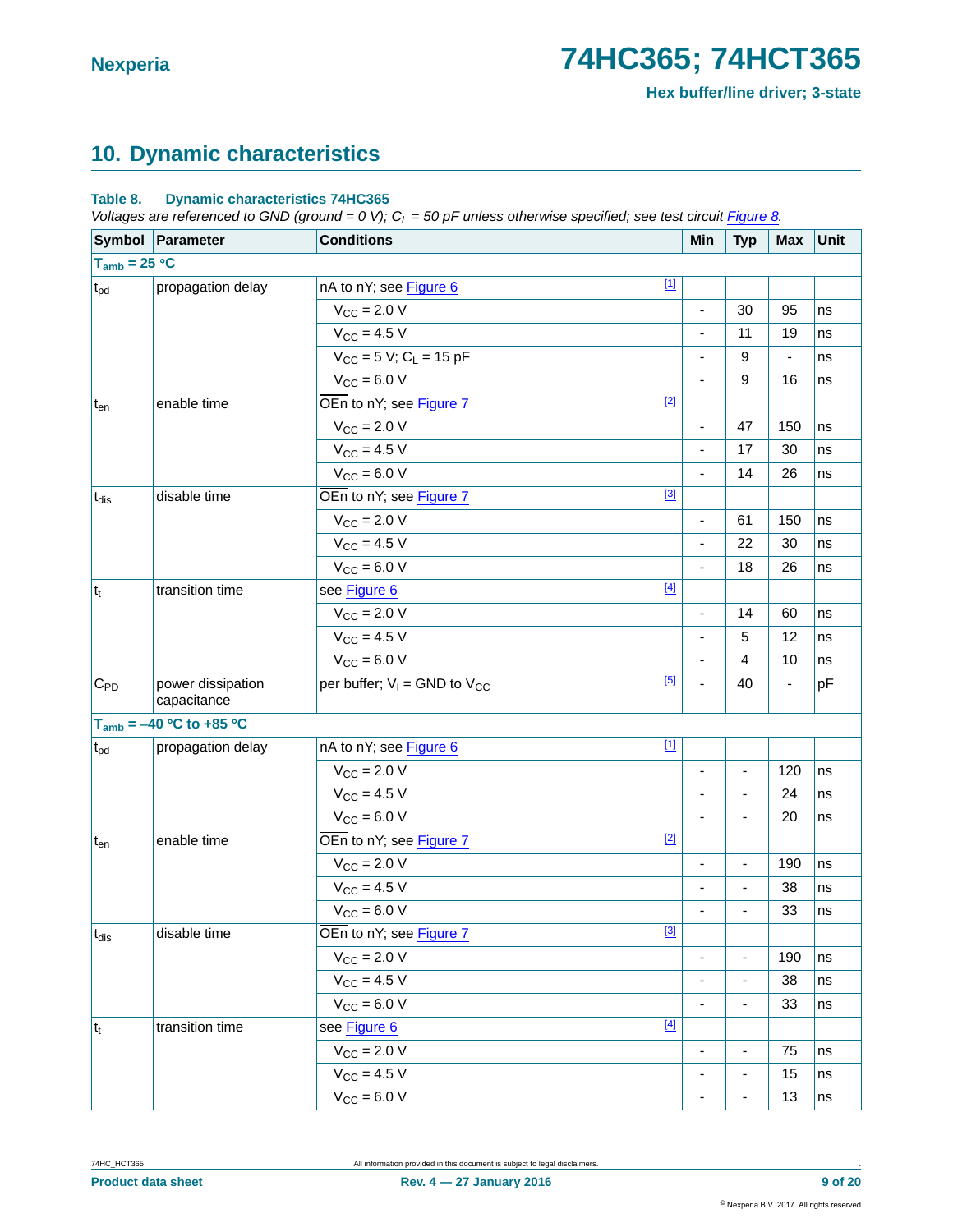|              | Symbol Parameter              | <b>Conditions</b>       |             | Min | <b>Typ</b>               | Max | <b>Unit</b> |
|--------------|-------------------------------|-------------------------|-------------|-----|--------------------------|-----|-------------|
|              | $T_{amb} = -40 °C$ to +125 °C |                         |             |     |                          |     |             |
| $t_{\rm pd}$ | propagation delay             | nA to nY; see Figure 6  | $\boxed{1}$ |     |                          |     |             |
|              |                               | $V_{\text{CC}} = 2.0 V$ |             | ٠   | $\overline{\phantom{0}}$ | 145 | ns          |
|              |                               | $V_{CC} = 4.5 V$        |             | -   |                          | 29  | ns          |
|              |                               | $V_{CC} = 6.0 V$        |             | ٠   | $\blacksquare$           | 25  | ns          |
| $t_{en}$     | enable time                   | OEn to nY; see Figure 7 | $[2]$       |     |                          |     |             |
|              |                               | $V_{\text{CC}} = 2.0 V$ |             | ٠   | $\overline{a}$           | 225 | ns          |
|              |                               | $V_{\text{CC}} = 4.5 V$ |             | ٠   | $\overline{\phantom{0}}$ | 45  | ns          |
|              |                               | $V_{CC} = 6.0 V$        |             | ٠   | ٠                        | 38  | ns          |
| $t_{dis}$    | disable time                  | OEn to nY; see Figure 7 | $[3]$       |     |                          |     |             |
|              |                               | $V_{\rm CC} = 2.0 V$    |             | ٠   | $\overline{\phantom{0}}$ | 225 | ns          |
|              |                               | $V_{CC} = 4.5 V$        |             | ٠   | $\blacksquare$           | 45  | ns          |
|              |                               | $V_{CC} = 6.0 V$        |             | ٠   | $\overline{\phantom{0}}$ | 38  | ns          |
| $ t_t$       | transition time               | see Figure 6            | $[4]$       |     |                          |     |             |
|              |                               | $V_{\text{CC}} = 2.0 V$ |             | ۰   |                          | 90  | ns          |
|              |                               | $V_{CC} = 4.5 V$        |             |     |                          | 18  | ns          |
|              |                               | $V_{CC} = 6.0 V$        |             | ٠   | $\blacksquare$           | 15  | ns          |

#### **Table 8. Dynamic characteristics 74HC365** *…continued*

*Voltages are referenced to GND (ground = 0 V); CL = 50 pF unless otherwise specified; see test circuit Figure 8.*

<span id="page-9-0"></span>[1]  $t_{pd}$  is the same as  $t_{PHL}$  and  $t_{PLH}$ .

<span id="page-9-1"></span>[2]  $t_{en}$  is the same as  $t_{PZH}$  and  $t_{PZL}$ .

<span id="page-9-2"></span>[3]  $t_{dis}$  is the same as  $t_{PHZ}$  and  $t_{PLZ}$ .

- <span id="page-9-3"></span>[4]  $t_t$  is the same as  $t_{THL}$  and  $t_{TLH}$ .
- <span id="page-9-4"></span>[5] C<sub>PD</sub> is used to determine the dynamic power dissipation ( $P_D$  in  $\mu$ W).

 $P_D = C_{PD} \times V_{CC}^2 \times f_i \times N + \Sigma (C_L \times V_{CC}^2 \times f_o)$  where:

 $f_i$  = input frequency in MHz;

 $f_0$  = output frequency in MHz;

 $C_L$  = output load capacitance in pF;

 $V_{CC}$  = supply voltage in V;

 $N =$  number of inputs switching;

 $\sum(C_L \times V_{CC}^2 \times f_0)$  = sum of outputs.

#### **Table 9. Dynamic characteristics 74HCT365**

*Voltages are referenced to GND (ground = 0 V); C<sub>L</sub> = 50 pF unless otherwise specified; see test circuit Figure 8<i>.* 

|                   | Symbol Parameter                 | <b>Conditions</b>                                    | Min                      | <b>Typ</b> | <b>Max</b>               | Unit |
|-------------------|----------------------------------|------------------------------------------------------|--------------------------|------------|--------------------------|------|
| $T_{amb}$ = 25 °C |                                  |                                                      |                          |            |                          |      |
| t <sub>pd</sub>   | propagation delay                | nA to nY; see Figure 6                               |                          |            |                          |      |
|                   |                                  | $V_{\rm CC} = 4.5 V$                                 | $\overline{\phantom{0}}$ | 14         | 25                       | ns   |
|                   |                                  | $V_{CC}$ = 5 V; C <sub>1</sub> = 15 pF               | $\overline{\phantom{0}}$ | 11         | ۰                        | ns   |
| t <sub>en</sub>   | enable time                      | $[2]$<br>OEn to nY; $V_{CC} = 4.5 V$ ; see Figure 7  | $\overline{\phantom{0}}$ | 18         | 35                       | ns   |
| t <sub>dis</sub>  | disable time                     | [3]<br>OEn to nY; $V_{CC} = 4.5 V$ ; see Figure 7    | $\overline{\phantom{0}}$ | 23         | 35                       | ns   |
| $ t_t $           | transition time                  | [4]<br>$V_{CC}$ = 4.5 V; see Figure 6                | $\overline{\phantom{0}}$ | 5          | 12                       | ns   |
| $C_{PD}$          | power dissipation<br>capacitance | [5]<br>per buffer; $V_1 =$ GND to $(V_{CC} - 1.5 V)$ | $\overline{\phantom{0}}$ | 40         | $\overline{\phantom{a}}$ | рF   |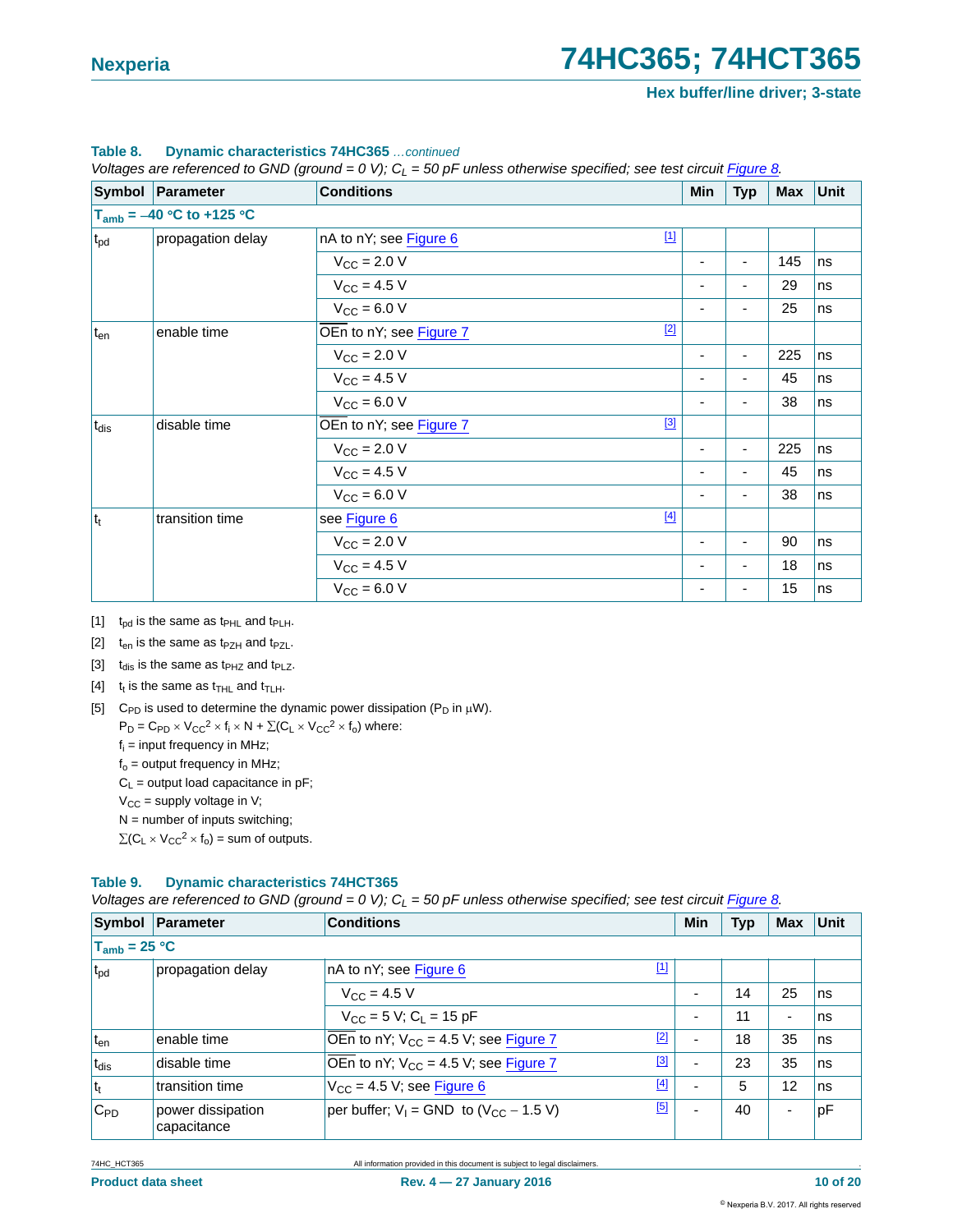**Hex buffer/line driver; 3-state**

#### **Table 9. Dynamic characteristics 74HCT365** *…continued*

*Voltages are referenced to GND (ground = 0 V); C<sub>L</sub> = 50 pF unless otherwise specified; see test circuit Figure 8.* 

| Symbol                        | Parameter                    | <b>Conditions</b>                           |                                                                                                                                                                                                                                                                                            | Min                      | <b>Typ</b>     | <b>Max</b> | Unit |
|-------------------------------|------------------------------|---------------------------------------------|--------------------------------------------------------------------------------------------------------------------------------------------------------------------------------------------------------------------------------------------------------------------------------------------|--------------------------|----------------|------------|------|
|                               | $T_{amb} = -40$ °C to +85 °C |                                             |                                                                                                                                                                                                                                                                                            |                          |                |            |      |
| t <sub>pd</sub>               | propagation delay            | In A to nY; $V_{CC} = 4.5 V$ ; see Figure 6 | $[1] % \centering \includegraphics[width=0.9\columnwidth]{figures/fig_10.pdf} \caption{The figure shows the number of times on the right, and the number of times on the right, respectively. The left and right is the number of times on the right, respectively.} \label{fig:fig:time}$ |                          | ٠              | 31         | ns   |
| t <sub>en</sub>               | enable time                  | OEn to nY; $V_{CC}$ = 4.5 V; see Figure 7   | $[2]$                                                                                                                                                                                                                                                                                      |                          | ٠              | 44         | ns   |
| $t_{dis}$                     | disable time                 | OEn to nY; $V_{CC} = 4.5$ V; see Figure 7   | $[3]$                                                                                                                                                                                                                                                                                      | $\overline{\phantom{0}}$ | ٠              | 44         | ns   |
| $ t_t $                       | transition time              | $V_{CC}$ = 4.5 V; see Figure 6              | $[4]$                                                                                                                                                                                                                                                                                      |                          | ۰              | 15         | ns   |
| $T_{amb} = -40 °C$ to +125 °C |                              |                                             |                                                                                                                                                                                                                                                                                            |                          |                |            |      |
| t <sub>pd</sub>               | propagation delay            | In A to nY; $V_{CC} = 4.5 V$ ; see Figure 6 | $\mathbf{1}$                                                                                                                                                                                                                                                                               |                          | $\blacksquare$ | 38         | ns   |
| $t_{en}$                      | enable time                  | OEn to nY; $V_{CC} = 4.5 V$ ; see Figure 7  | $[2]$                                                                                                                                                                                                                                                                                      |                          | ٠              | 53         | ns   |
| t <sub>dis</sub>              | disable time                 | OEn to nY; $V_{CC} = 4.5$ V; see Figure 7   | $[3]$                                                                                                                                                                                                                                                                                      |                          | ٠              | 53         | ns   |
| $ t_t $                       | transition time              | $V_{CC}$ = 4.5 V; see Figure 6              | $[4]$                                                                                                                                                                                                                                                                                      |                          | ٠              | 18         | ns   |

<span id="page-10-1"></span>[1]  $t_{pd}$  is the same as  $t_{PHL}$  and  $t_{PLH}$ .

- <span id="page-10-2"></span>[2]  $t_{en}$  is the same as t<sub>PZH</sub> and t<sub>PZL</sub>.
- <span id="page-10-3"></span>[3]  $t_{dis}$  is the same as  $t_{PHZ}$  and  $t_{PLZ}$ .
- <span id="page-10-4"></span>[4]  $t_t$  is the same as  $t_{\text{THL}}$  and  $t_{\text{TLH}}$ .

<span id="page-10-5"></span>[5] C<sub>PD</sub> is used to determine the dynamic power dissipation ( $P_D$  in  $\mu$ W).

 $P_D = C_{PD} \times V_{CC}^2 \times f_i \times N + \Sigma (C_L \times V_{CC}^2 \times f_o)$  where:

 $f_i$  = input frequency in MHz;

 $f_0$  = output frequency in MHz;

 $C_L$  = output load capacitance in pF;

 $V_{CC}$  = supply voltage in V;

 $N =$  number of inputs switching;

 $\sum(C_L \times V_{CC}^2 \times f_0)$  = sum of outputs.

### <span id="page-10-6"></span>**11. Waveforms**

<span id="page-10-0"></span>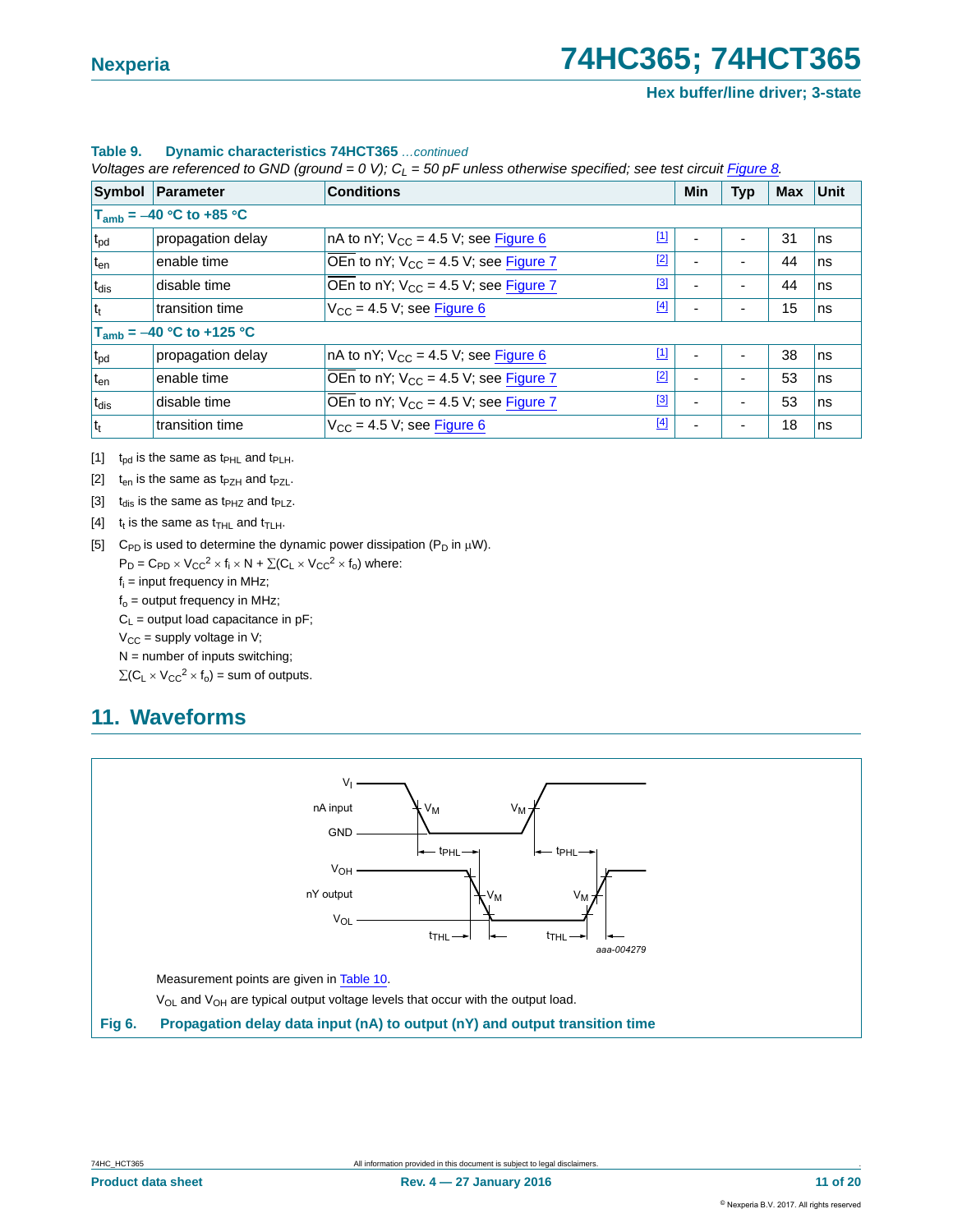**Hex buffer/line driver; 3-state**



#### <span id="page-11-1"></span><span id="page-11-0"></span>**Table 10. Measurement points**

| <b>Type</b> | <b>Input</b> | <b>Output</b> |                     |                     |
|-------------|--------------|---------------|---------------------|---------------------|
|             | $V_M$        | $V_M$         | V <sub>X</sub>      | V۰                  |
| 74HC365     | $0.5V_{CC}$  | $0.5V_{CC}$   | $0.1 \times V_{CC}$ | $0.9 \times V_{CC}$ |
| 74HCT365    | 1.3V         | 1.3V          | $0.1 \times V_{CC}$ | $0.9 \times V_{CC}$ |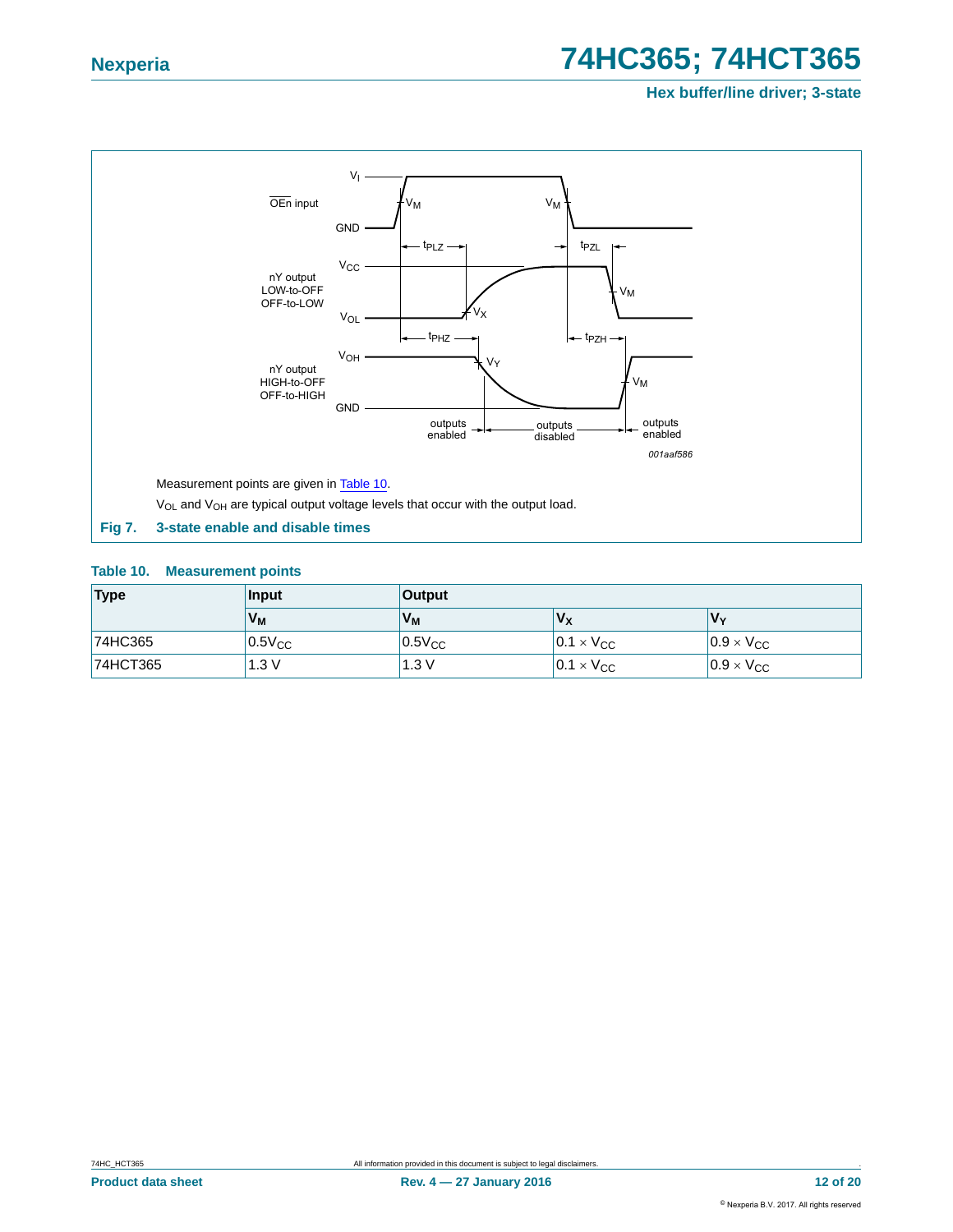#### **Hex buffer/line driver; 3-state**



#### <span id="page-12-1"></span><span id="page-12-0"></span>**Table 11. Test data**

| Type     | Input        |             | Load         |              | <b>S1 position</b>                  |                                     |                                     |
|----------|--------------|-------------|--------------|--------------|-------------------------------------|-------------------------------------|-------------------------------------|
|          |              | $ t_r, t_f$ | ับเ          | $R_L$        | t <sub>PHL</sub> , t <sub>PLH</sub> | t <sub>PZH</sub> , t <sub>PHZ</sub> | t <sub>PZL</sub> , t <sub>PLZ</sub> |
| 74HC365  | $V_{\rm CC}$ | 6 ns        | 15 pF, 50 pF | 1 k $\Omega$ | open                                | <b>GND</b>                          | 'V <sub>CC</sub>                    |
| 74HCT365 | 3V           | 6 ns        | 15 pF, 50 pF | 1 k $\Omega$ | open                                | <b>GND</b>                          | 'V <sub>CC</sub>                    |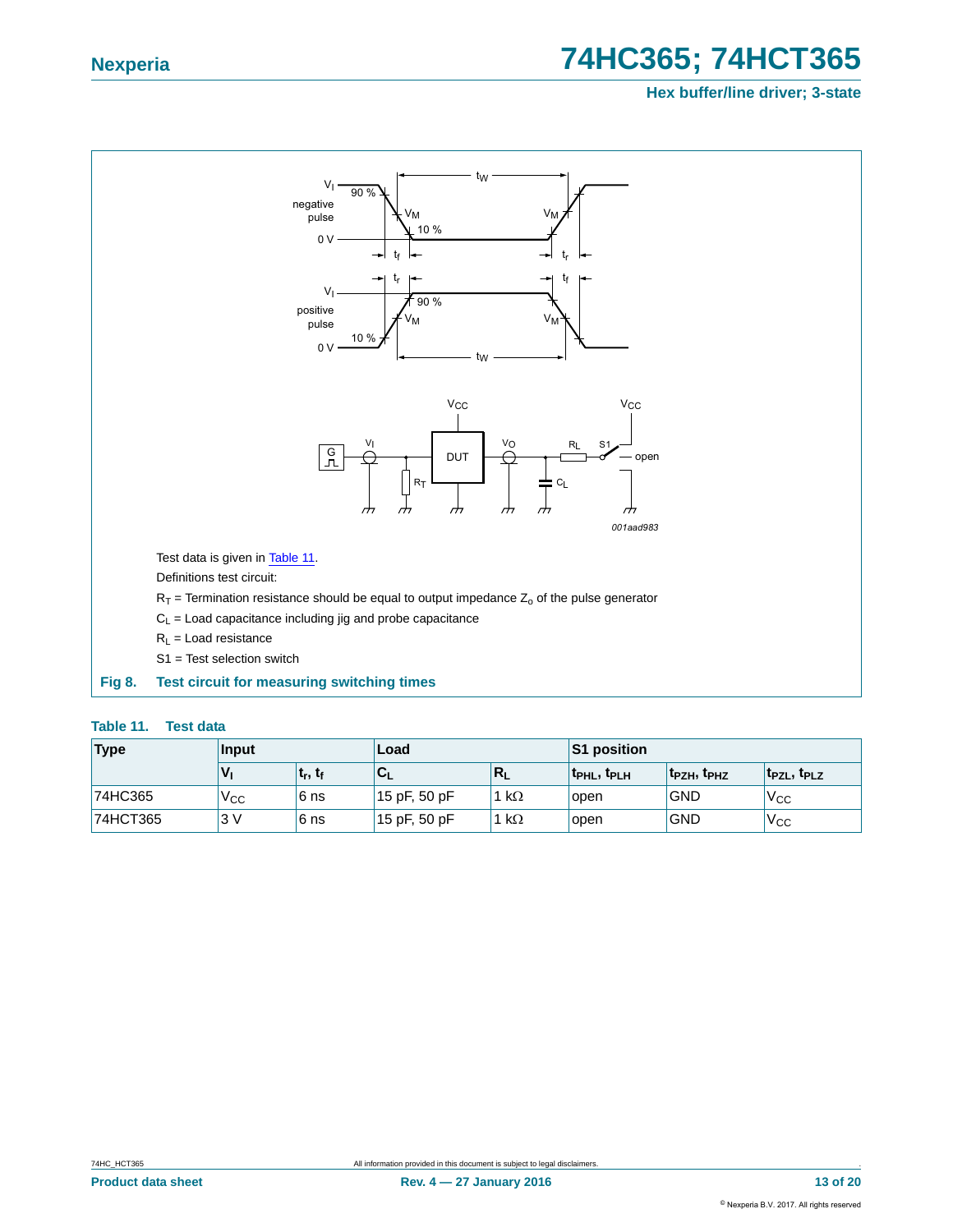74HC365; 74HCT365

Hex buffer/line driver; 3-state

### <span id="page-13-0"></span>12. Package outline



#### **Fig 9.** Package outline SOT109-1 (SO16)

74HC\_HCT365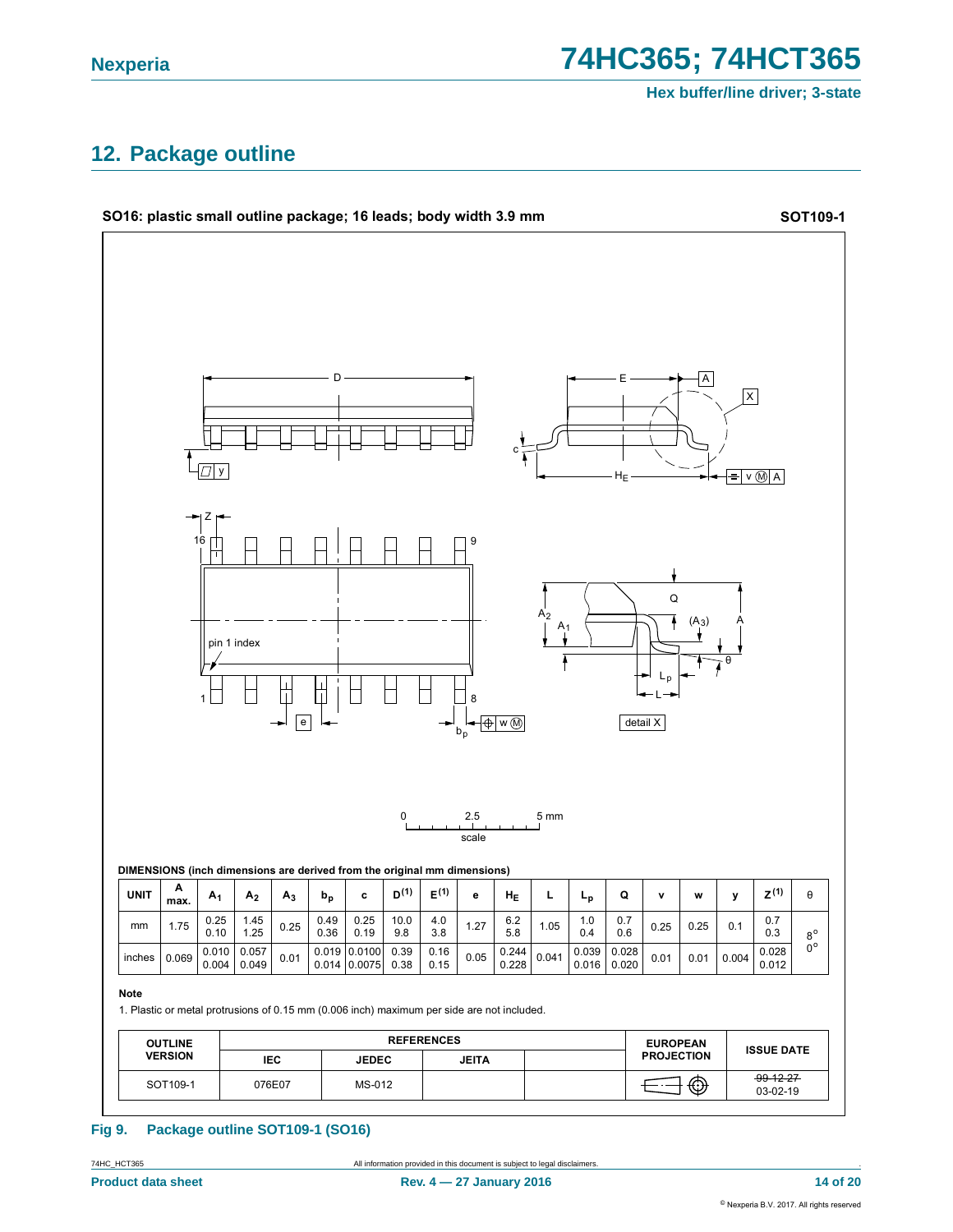

#### Fig 10. Package outline SOT338-1 (SSOP16)

74HC\_HCT365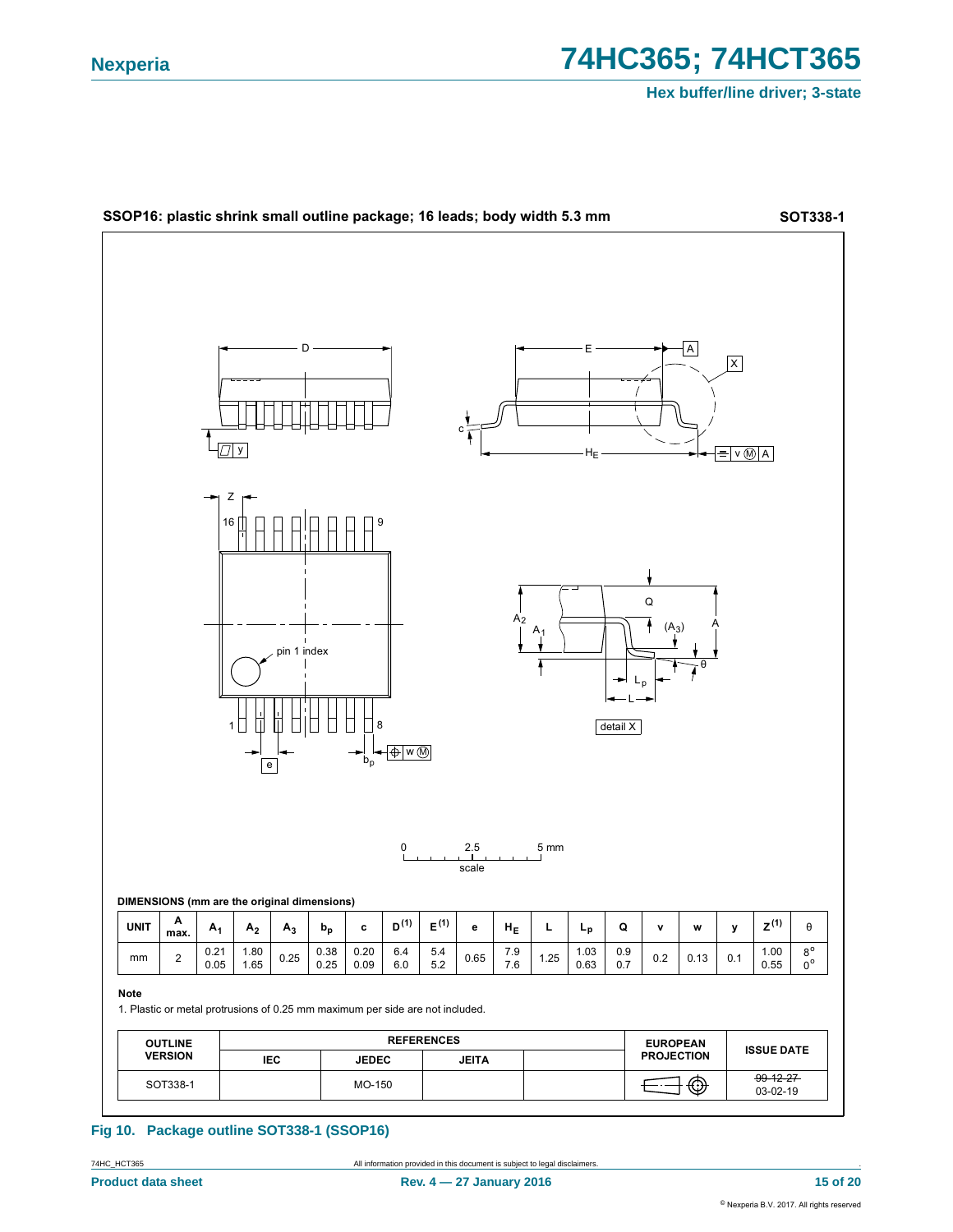

#### Fig 11. Package outline SOT403-1 (TSSOP16)

74HC\_HCT365

All information provided in this document is subject to legal disclaimers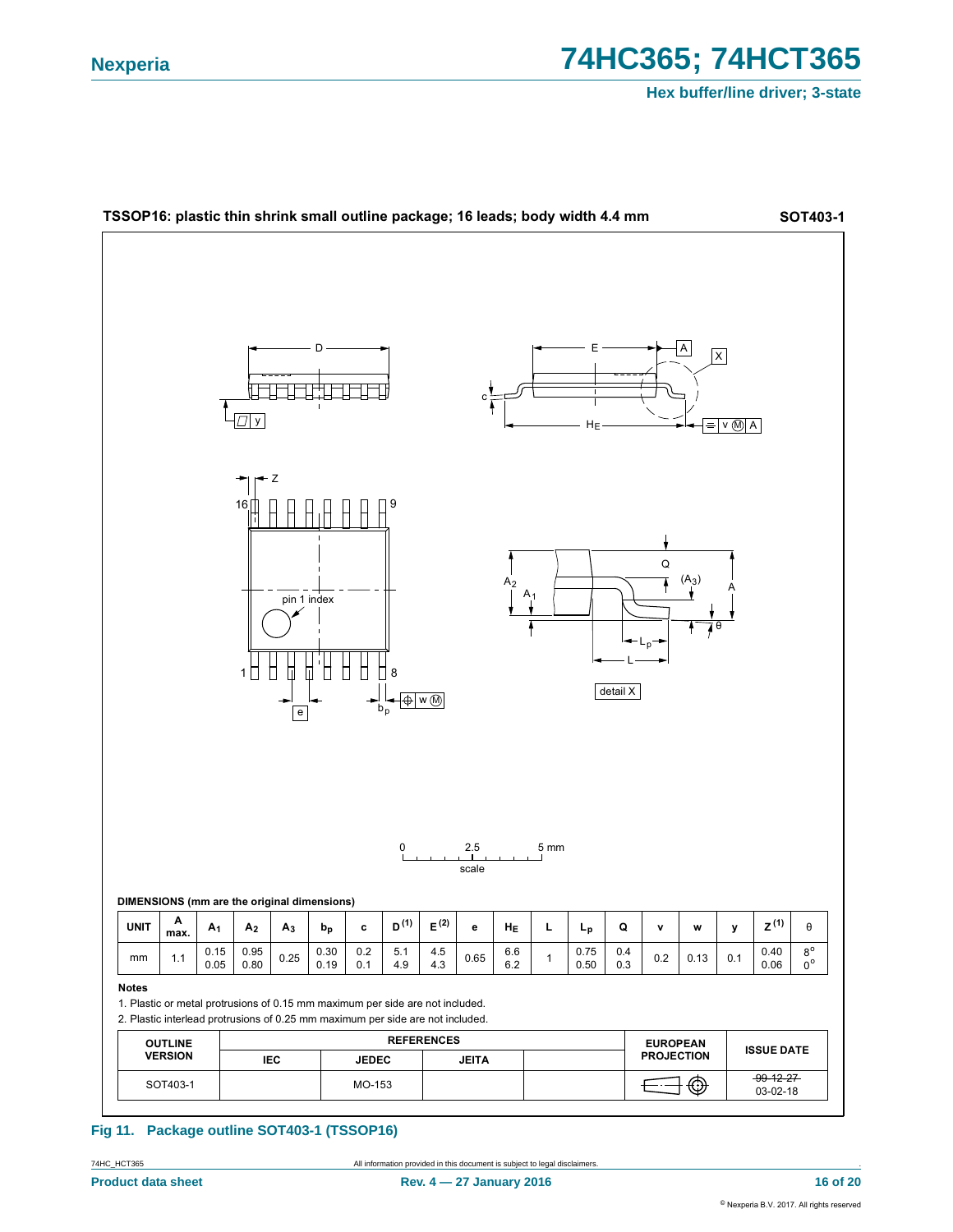## <span id="page-16-0"></span>**13. Abbreviations**

| <b>Table 12. Abbreviations</b> |                                         |  |  |  |  |
|--------------------------------|-----------------------------------------|--|--|--|--|
| Acronym                        | <b>Description</b>                      |  |  |  |  |
| <b>CMOS</b>                    | Complementary Metal Oxide Semiconductor |  |  |  |  |
| <b>DUT</b>                     | Device Under Test                       |  |  |  |  |
| <b>ESD</b>                     | ElectroStatic Discharge                 |  |  |  |  |
| <b>HBM</b>                     | Human Body Model                        |  |  |  |  |
| <b>MM</b>                      | Machine Model                           |  |  |  |  |

## <span id="page-16-1"></span>**14. Revision history**

#### **Table 13. Revision history**

| Document ID         | Release date                                                                                                           | Data sheet status                                      | <b>Change notice</b> | <b>Supersedes</b>   |
|---------------------|------------------------------------------------------------------------------------------------------------------------|--------------------------------------------------------|----------------------|---------------------|
| 74HC HCT365 v.4     | 20160127                                                                                                               | Product data sheet                                     |                      | 74HC_HCT365 v.3     |
| Modifications:      |                                                                                                                        | Type numbers 74HC365N and 74HCT365N (SOT38-4) removed. |                      |                     |
| 74HC HCT365 v.3     | 20120905                                                                                                               | Product data sheet                                     |                      | 74HC HCT365 CNV v.2 |
| Modifications:      | The format of this data sheet has been redesigned to comply with the new identity<br>guidelines of NXP Semiconductors. |                                                        |                      |                     |
|                     | Legal texts have been adapted to the new company name where appropriate.                                               |                                                        |                      |                     |
| 74HC HCT365 CNV v.2 | 19970829                                                                                                               | Product specification                                  |                      |                     |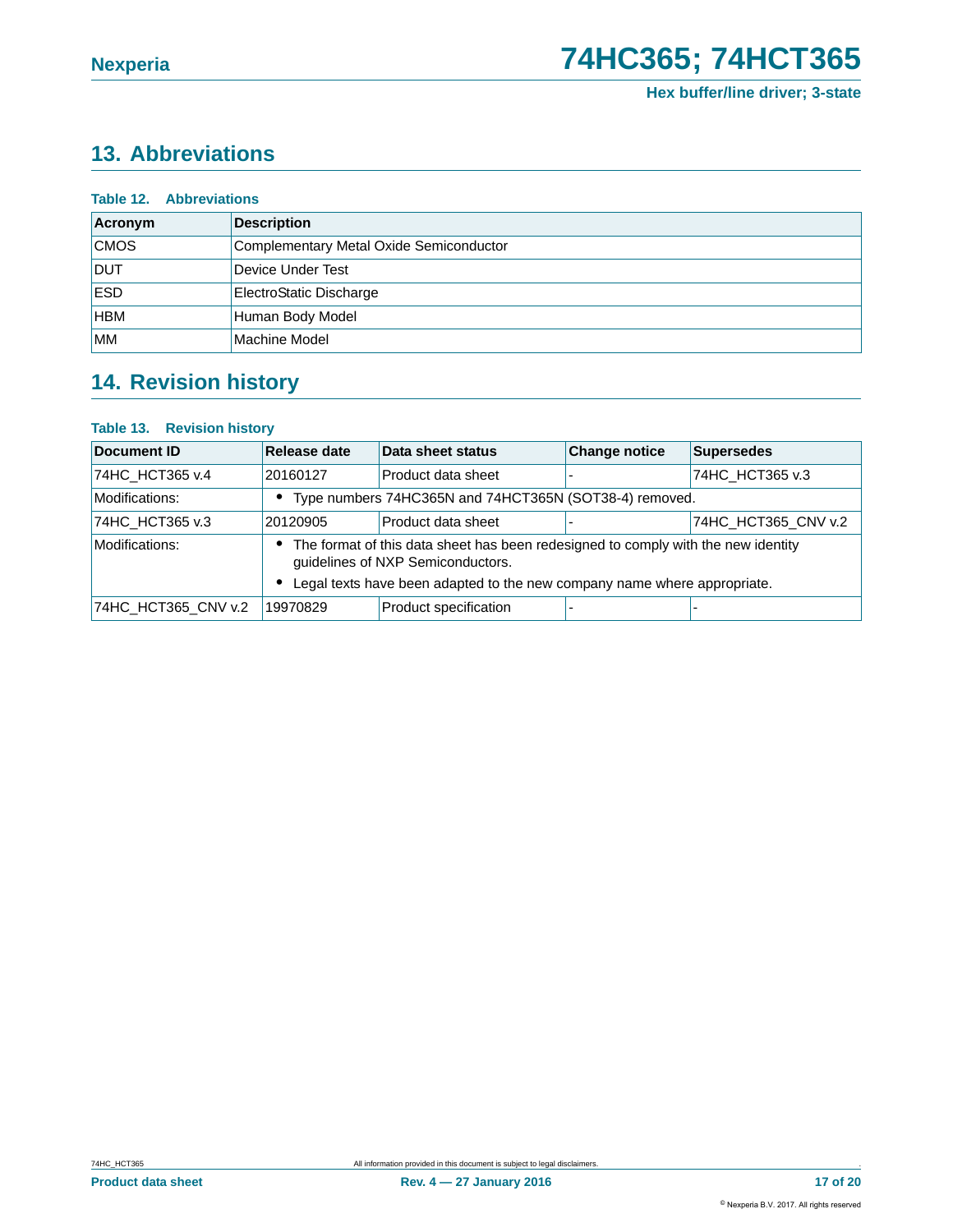## <span id="page-17-3"></span>**15. Legal information**

### <span id="page-17-4"></span>**15.1 Data sheet status**

| Document status[1][2]          | <b>Product status</b> <sup>[3]</sup> | <b>Definition</b>                                                                     |
|--------------------------------|--------------------------------------|---------------------------------------------------------------------------------------|
| Objective [short] data sheet   | Development                          | This document contains data from the objective specification for product development. |
| Preliminary [short] data sheet | Qualification                        | This document contains data from the preliminary specification.                       |
| Product [short] data sheet     | Production                           | This document contains the product specification.                                     |

<span id="page-17-0"></span>[1] Please consult the most recently issued document before initiating or completing a design.

- <span id="page-17-1"></span>[2] The term 'short data sheet' is explained in section "Definitions".
- <span id="page-17-2"></span>[3] The product status of device(s) described in this document may have changed since this document was published and may differ in case of multiple devices. The latest product status information is available on the Internet at URL [http://www.nexperia](http://www.nexperia.com).com.

### <span id="page-17-5"></span>**15.2 Definitions**

**Draft —** The document is a draft version only. The content is still under internal review and subject to formal approval, which may result in modifications or additions. Nexperia does not give any representations or warranties as to the accuracy or completeness of information included herein and shall have no liability for the consequences of use of such information.

**Short data sheet —** A short data sheet is an extract from a full data sheet with the same product type number(s) and title. A short data sheet is intended for quick reference only and should not be relied upon to contain detailed and full information. For detailed and full information see the relevant full data sheet, which is available on request via the local Nexperia sales office. In case of any inconsistency or conflict with the short data sheet, the full data sheet shall prevail.

**Product specification —** The information and data provided in a Product data sheet shall define the specification of the product as agreed between Nexperia and its customer, unless Nexperia and

customer have explicitly agreed otherwise in writing. In no event however, shall an agreement be valid in which the Nexperia product is deemed to offer functions and qualities beyond those described in the Product data sheet.

### <span id="page-17-6"></span>**15.3 Disclaimers**

**Limited warranty and liability —** Information in this document is believed to be accurate and reliable. However, Nexperia does not give any representations or warranties, expressed or implied, as to the accuracy or completeness of such information and shall have no liability for the consequences of use of such information. Nexperia takes no responsibility for the content in this document if provided by an information source outside of Nexperia.

In no event shall Nexperia be liable for any indirect, incidental, punitive, special or consequential damages (including - without limitation - lost profits, lost savings, business interruption, costs related to the removal or replacement of any products or rework charges) whether or not such damages are based on tort (including negligence), warranty, breach of contract or any other legal theory.

Notwithstanding any damages that customer might incur for any reason whatsoever, Nexperia's aggregate and cumulative liability towards customer for the products described herein shall be limited in accordance with the *Terms and conditions of commercial sale* of Nexperia.

**Right to make changes —** Nexperia reserves the right to make changes to information published in this document, including without limitation specifications and product descriptions, at any time and without notice. This document supersedes and replaces all information supplied prior to the publication hereof.

**Suitability for use —** Nexperia products are not designed, authorized or warranted to be suitable for use in life support, life-critical or safety-critical systems or equipment, nor in applications where failure or malfunction of a Nexperia product can reasonably be expected to result in personal injury, death or severe property or environmental damage. Nexperia and its suppliers accept no liability for inclusion and/or use of Nexperia products in such equipment or applications and therefore such inclusion and/or use is at the customer's own risk.

**Applications —** Applications that are described herein for any of these products are for illustrative purposes only. Nexperia makes no representation or warranty that such applications will be suitable for the specified use without further testing or modification.

Customers are responsible for the design and operation of their applications and products using Nexperia products, and Nexperia accepts no liability for any assistance with applications or customer product design. It is customer's sole responsibility to determine whether the Nexperia product is suitable and fit for the customer's applications and products planned, as well as for the planned application and use of customer's third party customer(s). Customers should provide appropriate design and operating safeguards to minimize the risks associated with their applications and products.

Nexperia does not accept any liability related to any default, damage, costs or problem which is based on any weakness or default in the customer's applications or products, or the application or use by customer's third party customer(s). Customer is responsible for doing all necessary testing for the customer's applications and products using Nexperia products in order to avoid a default of the applications and the products or of the application or use by customer's third party customer(s). Nexperia does not accept any liability in this respect.

**Limiting values —** Stress above one or more limiting values (as defined in the Absolute Maximum Ratings System of IEC 60134) will cause permanent damage to the device. Limiting values are stress ratings only and (proper) operation of the device at these or any other conditions above those given in the Recommended operating conditions section (if present) or the Characteristics sections of this document is not warranted. Constant or repeated exposure to limiting values will permanently and irreversibly affect the quality and reliability of the device.

#### **Terms and conditions of commercial sale —** Nexperia

products are sold subject to the general terms and conditions of commercial sale, as published at [http://www.nexperia.com/profile/te](http://www.nexperia.com/profile/terms)rms, unless otherwise agreed in a valid written individual agreement. In case an individua agreement is concluded only the terms and conditions of the respective agreement shall apply. Nexperia hereby expressly objects to applying the customer's general terms and conditions with regard to the purchase of Nexperia products by customer.

**No offer to sell or license —** Nothing in this document may be interpreted or construed as an offer to sell products that is open for acceptance or the grant, conveyance or implication of any license under any copyrights, patents or other industrial or intellectual property rights.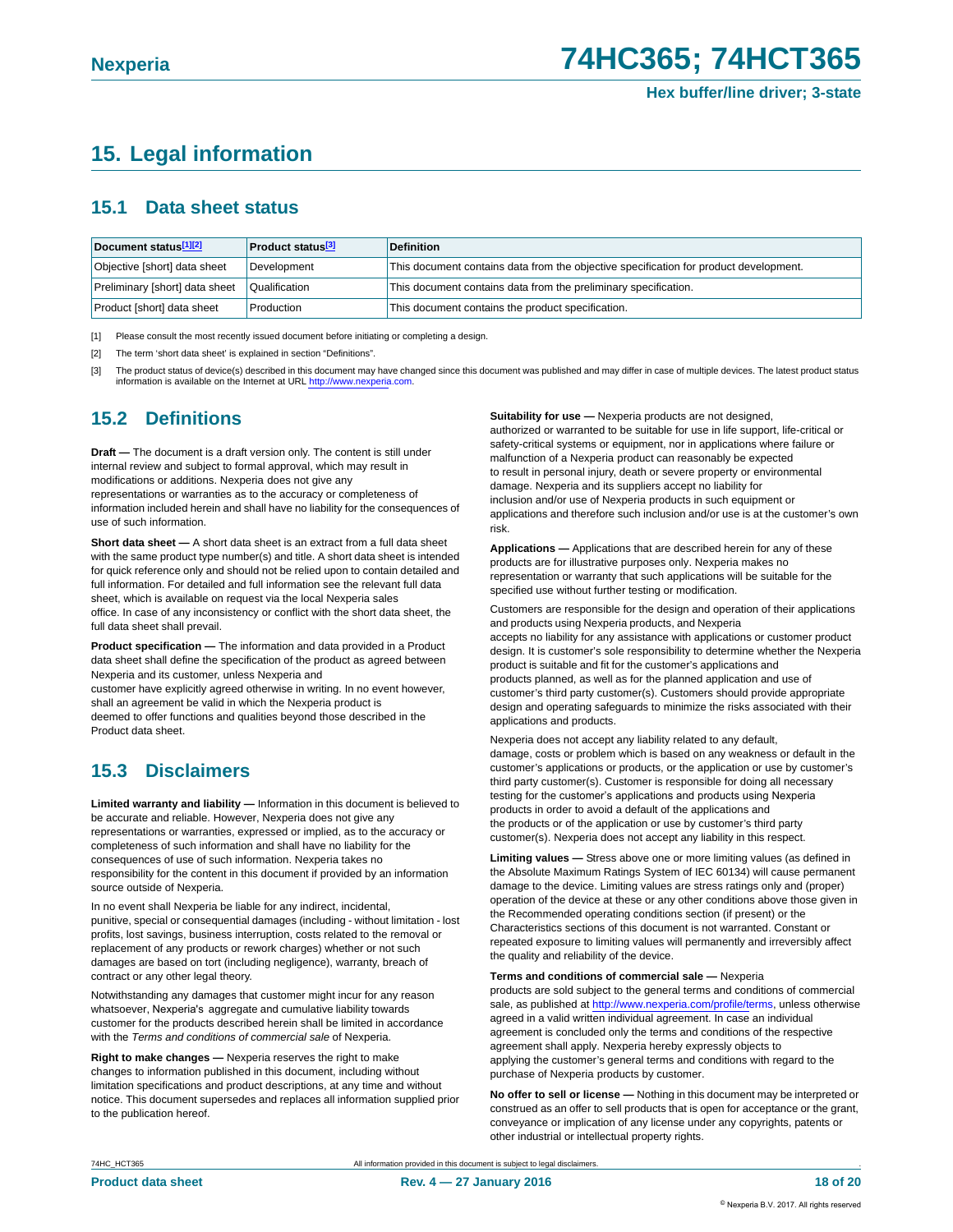#### **Hex buffer/line driver; 3-state**

**Export control —** This document as well as the item(s) described herein may be subject to export control regulations. Export might require a prior authorization from competent authorities.

**Non-automotive qualified products —** Unless this data sheet expressly states that this specific Nexperia product is automotive qualified, the product is not suitable for automotive use. It is neither qualified nor tested in accordance with automotive testing or application requirements. Nexperia accepts no liability for inclusion and/or use of

non-automotive qualified products in automotive equipment or applications.

In the event that customer uses the product for design-in and use in automotive applications to automotive specifications and standards, customer (a) shall use the product without Nexperia's warranty of the product for such automotive applications, use and specifications, and (b) whenever customer uses the product for automotive applications beyond

## <span id="page-18-1"></span>**16. Contact information**

Nexperia's specifications such use shall be solely at customer's own risk, and (c) customer fully indemnifies Nexperia for any liability, damages or failed product claims resulting from customer design and use of the product for automotive applications beyond Nexperia's standard warranty and Nexperia's product specifications.

**Translations —** A non-English (translated) version of a document is for reference only. The English version shall prevail in case of any discrepancy between the translated and English versions.

### <span id="page-18-0"></span>**15.4 Trademarks**

Notice: All referenced brands, product names, service names and trademarks are the property of their respective owners.

For more information, please visit: **http://www.nexperia.com**

For sales office addresses, please send an email to: **salesaddresses@nexperia.com**